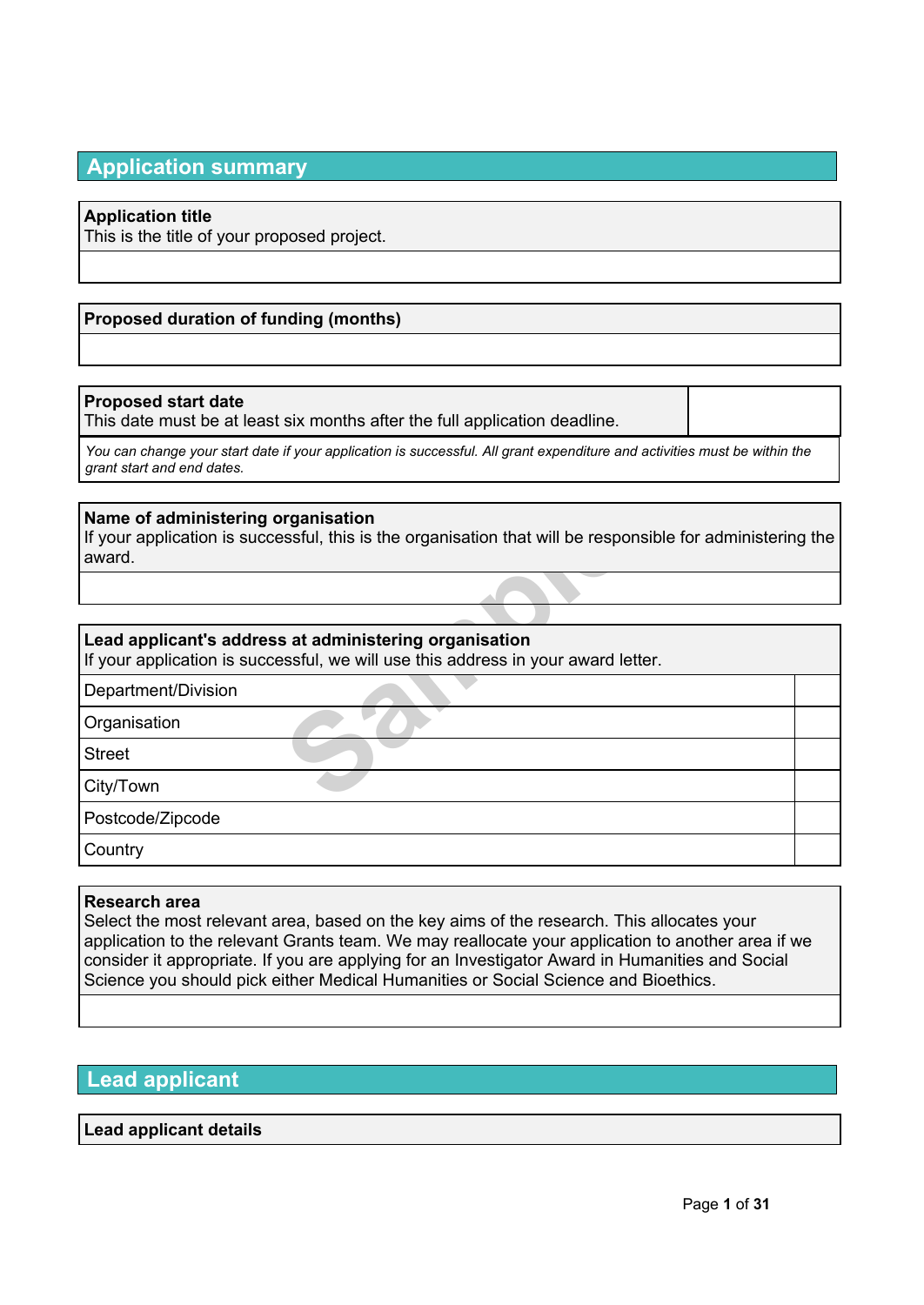| <b>Full Name</b>      |  |
|-----------------------|--|
| <b>Department</b>     |  |
| <b>Division</b>       |  |
| Organisation          |  |
| <b>Address Line 1</b> |  |
| <b>City/Town</b>      |  |
| <b>Postcode</b>       |  |
| Country               |  |
| <b>Telephone No.</b>  |  |
| <b>Email Address</b>  |  |

| <b>ORCID ID</b> |  |
|-----------------|--|
| <b>ORCID iD</b> |  |

|                           |    | Career history (current/most recent first)                                                                                                                                                                                                                                                        |                |                     |              |  |
|---------------------------|----|---------------------------------------------------------------------------------------------------------------------------------------------------------------------------------------------------------------------------------------------------------------------------------------------------|----------------|---------------------|--------------|--|
| <b>From</b>               | To | <b>Position</b>                                                                                                                                                                                                                                                                                   |                | <b>Organisation</b> |              |  |
|                           |    |                                                                                                                                                                                                                                                                                                   |                |                     |              |  |
|                           |    |                                                                                                                                                                                                                                                                                                   |                |                     |              |  |
| <b>Education/training</b> |    |                                                                                                                                                                                                                                                                                                   |                |                     |              |  |
| From                      | To | Qualification                                                                                                                                                                                                                                                                                     | <b>Subject</b> |                     | Organisation |  |
|                           |    |                                                                                                                                                                                                                                                                                                   |                |                     |              |  |
|                           |    |                                                                                                                                                                                                                                                                                                   |                |                     |              |  |
|                           |    | Source(s) of personal salary support<br>State all your sources of salary funding (for example, through your organisation's block grant from a<br>higher education funding body), and the percentage of your salary they contribute. Answer 'not<br>applicable' if you are not currently employed. |                |                     |              |  |

| <b>Education/training</b> |  |                      |         |              |  |  |
|---------------------------|--|----------------------|---------|--------------|--|--|
| From                      |  | <b>Qualification</b> | Subject | Organisation |  |  |
|                           |  |                      |         |              |  |  |

## **Source(s) of personal salary support**

State all your sources of salary funding (for example, through your organisation's block grant from a higher education funding body), and the percentage of your salary they contribute. Answer 'not applicable' if you are not currently employed.

*Your source of salary may affect your eligibility - please check the relevant scheme page.*

If your source of salary places any restrictions on intellectual property rights or publications arising from your research, *contact us as this may also affect your eligibility.*

## **Clinical status**

Are you a healthcare professional?

Indicate your healthcare profession

Are you clinically active?

## **What is your specialty?**

If your specialty is not on the list, select 'Other' and specify.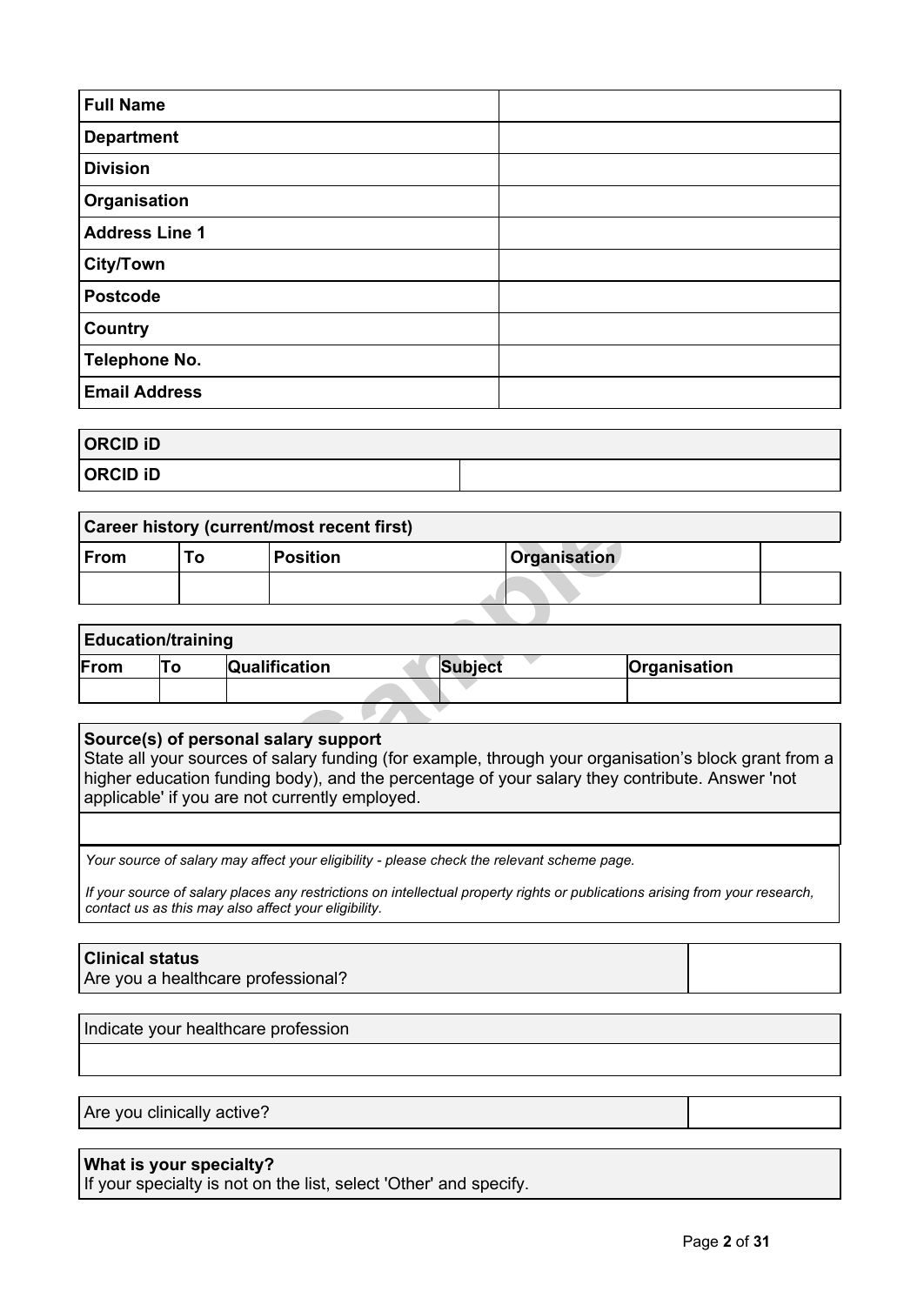#### Specify

#### **Career breaks**

Have you taken a break from research or any periods of part-time work? This could include periods of parental or long-term sick leave, or if you had caring responsibilities. You can also include any periods where you were unable to work because of the COVID-19 pandemic.

We take breaks from research into account when we consider your track record. State when and for what period you took a break, or were working part-time. We are not asking for the reasons for this break so please do not provide these here, *including sharing any sensitive personal health information.*

Provide details

#### Do you wish to undertake this award part-time?

We provide flexible research career opportunities. If you're applying for funding, you can request flexible and part-time working. This could be to help you manage family commitments or if you have individual needs which make undertaking *an award full time challenging.*

this award part-time?<br>
reer opportunities. If you're applying for funding, you can<br>
ou manage family commitments or if you have individual<br>
requests, as long as your employing organisation agrees<br>
t you to acknowledge rece We always try to accommodate requests, as long as your employing organisation agrees to the working arrangement. Your Grants Adviser will contact you to acknowledge receipt of your application after the scheme application deadline; you should discuss any flexible working plans with them as early as possible. If you have any questions before you apply, *please contact our Grants Information Desk.*

## **Research outputs**

List up to 20 of your most significant research outputs; at least five of these must be from the last five years. For 10 of these outputs, provide a statement describing their significance and your contribution (up to 50 words maximum per output).

Research outputs may include (but are not limited to):

- Peer-reviewed publications and preprints;
- Datasets, software and research materials;
- Inventions, patents and commercial activity.

For original research publications, indicate those arising from Wellcome funded grants in bold, and provide the PubMed Central ID (PMCID) reference for each of these. You can find more information on this in the guidance to this question.

Give the citation in full, including the title of paper and all authors (unless more than 10, in which case you may use 'et al', ensuring that your position as author remains clear). Citations to preprints must state "Preprint", the repository name and the articles persistent identifier (e.g. DOI).

*Include here systematic reviews (e.g. Cochrane Reviews) and meta analyses, but exclude abstracts and literature reviews. We encourage you to include articles published via open research publishing platforms, such as Wellcome Open Research, providing they have passed peer review.*

Only include preprints, complete manuscripts that have been submitted to a preprint repository or service (for example, bioRxiv, PeerJ Preprints, arXiv, SocArXiv or PsyArXiv), if they have a permanent identifier such as a DOI or arXiv identifier. Our open access policy requires all original peer-reviewed research papers, supported in whole or in part by our funding, to be made available through PubMed Central (PMC) and Europe PMC as soon as possible and in any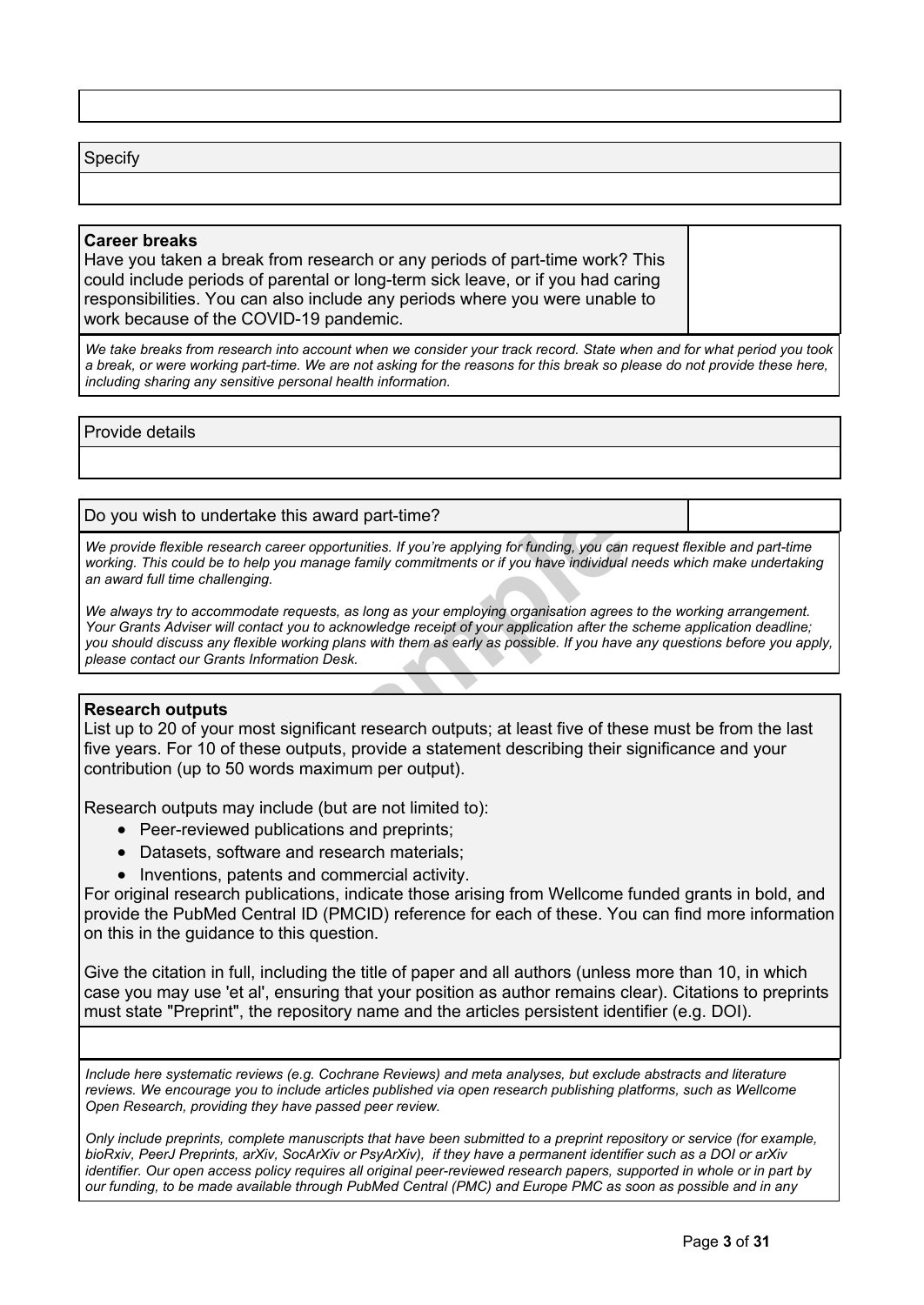*event within six months of the journal publisher's official date of final publication.*

The PubMed Central ID (PMCID) is the unique identifier assigned to every full text paper in PubMed Central (PMC) and *Europe PMC.*

We actively monitor compliance with our open [access](https://wellcome.org/funding/guidance/open-access-policy) policy and we ask successful applicants to provide a full list of all their Wellcome-funded research papers, and confirm compliance by providing the PMCID identifier for these, before the award letter can be issued. You can find further guidance in our open access policy statement and authors' information.

**How many peer-reviewed publications have you authored/co-authored?** Include systematic reviews and meta analyses but exclude abstracts and literature reviews.

*We encourage you to include articles published on open research publishing platforms, such as Wellcome Open Research, providing they have passed peer review.*

**Current and recent research funding (including Wellcome Trust grants)** List all research funding you have held in the last five years and any key funding before then.

List the most recent first. State the name of the funder, name(s) of grantholder(s), title of the project, total amount awarded (and how much of this you received), your role in the project, and the start and end dates. State the percentage of your time spent on the research; if the grant is active state the number of hours per week that you spend on the research.

Include details of any recurrent or core funding you have held. Explain your role in obtaining the funding. For example, whether you held them in your own right as lead applicant, coapplicant, or as part of a consortium.

We look at your success in getting research funding when we assess your track record. We also want to understand how *this proposal is distinct from other funding you hold.*

The vertext that you spend on the research.<br>
For week that you spend on the research.<br>
Samples or core funding you have held. Explain your role in obtain<br>
Samples in the spending when we assess your track record.<br>
Net fund Describe how the currently active grants listed above relate to this application. If you hold grants related to the topic of this application, explain how these differ and confirm there is no overlap in funding.

(200 words max.)

This helps us understand how your application is distinct and does not overlap with research activities already supported *by other awards.*

### **Training record**

Name up to five individuals you have trained, if any. State the dates of employment in your group, the position they held (for example, postgraduate student, postdoctoral research assistant) and their current position. Describe your contribution to their career development. (300 words max.)

This helps us assess your contribution to the career development of others. We take into account your career stage.

### **Career contributions**

What are your most important research-related contributions? These may be from any stage of your research career. State what each contribution was, when it came about, why you think it is important and what impact it has had. Examples include publications, patents and impacts on policy.

(350 words max.)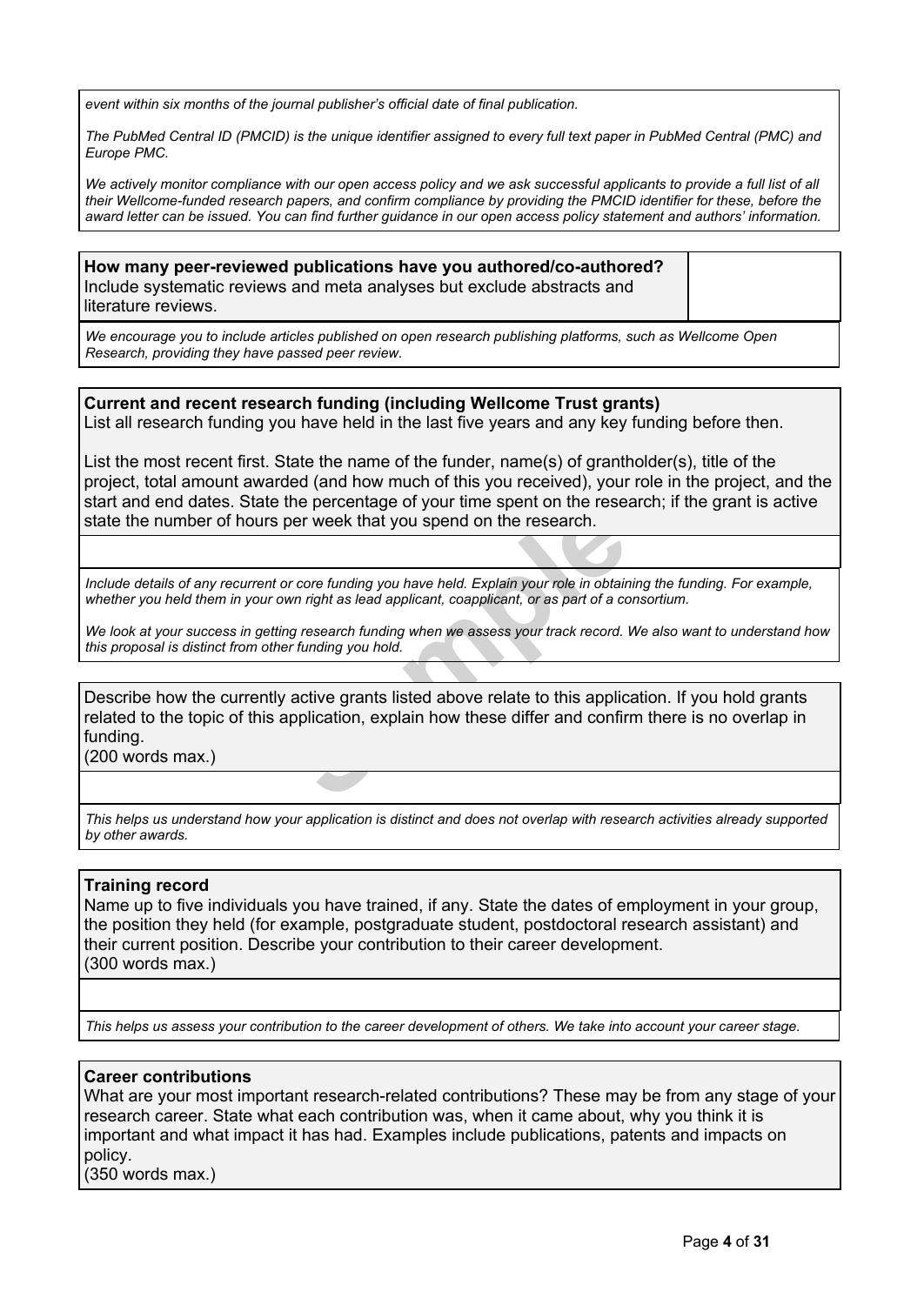## **Summary of research over the last five years**

Provide a summary of your research over the last five years. (300 words max.)

This helps us assess the progress you have made with the research support you have received. The research does not *need to have been funded by the Wellcome Trust.*

## **Research group size**

Indicate the number of people in your research group currently, and projected numbers over the duration of your award. If future numbers are not yet known, provide your best estimate. (300 words max.)

# **Joint applications**

| Is this a joint Investigator Award application?                                                                                                                                                                                         |                                                                                                                                                                                                           |  |  |  |  |
|-----------------------------------------------------------------------------------------------------------------------------------------------------------------------------------------------------------------------------------------|-----------------------------------------------------------------------------------------------------------------------------------------------------------------------------------------------------------|--|--|--|--|
| These awards are open to joint applications from two researchers whose complementary expertise is essential to deliver<br>their shared vision. Both should contribute equally to the development and delivery of the proposed research. |                                                                                                                                                                                                           |  |  |  |  |
|                                                                                                                                                                                                                                         | A joint application only needs to be submitted and approved by one of the applicants and their host organisation. Either<br>of the applicants can be the lead responsible for submitting the application. |  |  |  |  |
|                                                                                                                                                                                                                                         |                                                                                                                                                                                                           |  |  |  |  |
| <b>Applicant details</b>                                                                                                                                                                                                                |                                                                                                                                                                                                           |  |  |  |  |
| <b>Full Name</b>                                                                                                                                                                                                                        |                                                                                                                                                                                                           |  |  |  |  |
| <b>Department</b>                                                                                                                                                                                                                       |                                                                                                                                                                                                           |  |  |  |  |
| <b>Division</b>                                                                                                                                                                                                                         |                                                                                                                                                                                                           |  |  |  |  |
| Organisation                                                                                                                                                                                                                            |                                                                                                                                                                                                           |  |  |  |  |
| <b>Address Line 1</b>                                                                                                                                                                                                                   |                                                                                                                                                                                                           |  |  |  |  |
| City/Town                                                                                                                                                                                                                               |                                                                                                                                                                                                           |  |  |  |  |
| <b>Postcode</b>                                                                                                                                                                                                                         |                                                                                                                                                                                                           |  |  |  |  |
| Country                                                                                                                                                                                                                                 |                                                                                                                                                                                                           |  |  |  |  |
| Telephone No.                                                                                                                                                                                                                           |                                                                                                                                                                                                           |  |  |  |  |
| <b>Email Address</b>                                                                                                                                                                                                                    |                                                                                                                                                                                                           |  |  |  |  |

| Career history (current/most recent first) |                                              |  |               |                |  |              |
|--------------------------------------------|----------------------------------------------|--|---------------|----------------|--|--------------|
| From                                       | <b>Position</b><br><b>Organisation</b><br>Γо |  |               |                |  |              |
| <b>Education/training</b>                  |                                              |  |               |                |  |              |
| From                                       | Т٥                                           |  | Qualification | <b>Subject</b> |  | Organisation |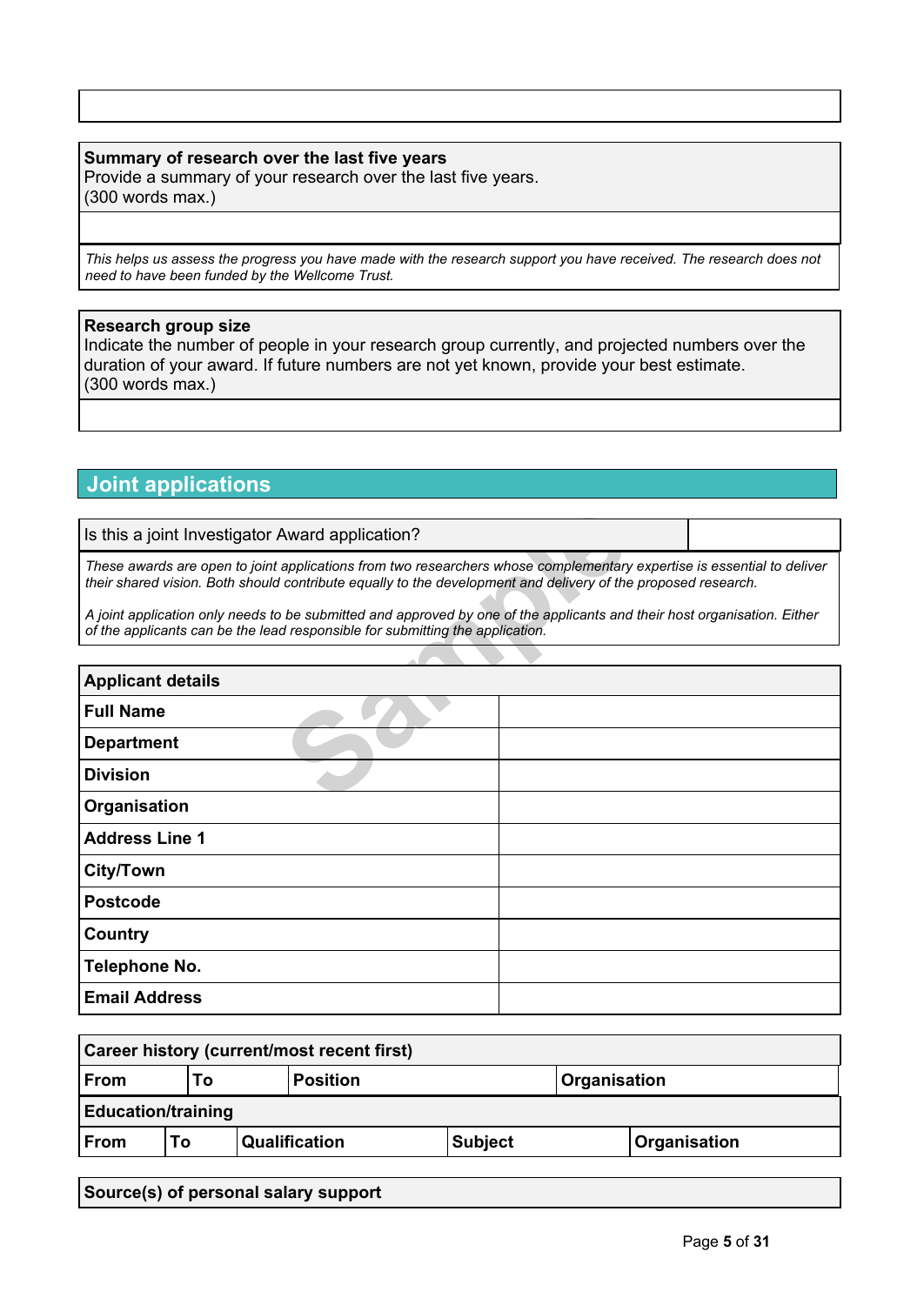State all your sources of salary funding (for example, through your organisation's block grant from a higher education funding body), and the percentage of your salary they contribute. Answer 'not applicable' if you are not currently employed.

*Your source of salary may affect your eligibility - please check the relevant scheme page.*

If your source of salary places any restrictions on intellectual property rights or publications arising from your research, *contact us as this may also affect your eligibility.*

*If you are not currently in employment, this question should be answered 'not applicable'.*

#### **Clinical status**

Are you a healthcare professional?

Indicate your healthcare profession

Are you clinically active?

#### **What is your specialty?**

If your specialty is not on the list, select 'Other' and specify.

Specify

#### **Career breaks**

the list, select 'Other' and specify.<br>
om research or any periods of part-time work?<br>
arental or long-term sick leave, or if you had ca<br>
Iso include any periods where you were unable Have you taken a break from research or any periods of part-time work? This could include periods of parental or long-term sick leave, or if you had caring responsibilities. You can also include any periods where you were unable to work because of the COVID-19 pandemic.

We take breaks from research into account when we consider your track record. State when and for what period you took a break, or were working part-time. We are not asking for the reasons for this break so please do not provide these here, *including sharing any sensitive personal health information.*

#### Provide details

Do you wish to undertake this award part-time?

We provide flexible research career opportunities. If you're applying for funding, you can request flexible and part-time working. This could be to help you manage family commitments or if you have individual needs which make undertaking *an award full time challenging.*

We always try to accommodate requests, as long as your employing organisation agrees to the working arrangement. Your Grants Adviser will contact you to acknowledge receipt of your application after the scheme application deadline; you should discuss any flexible working plans with them as early as possible. If you have any questions before you apply, *please contact our Grants Information Desk.*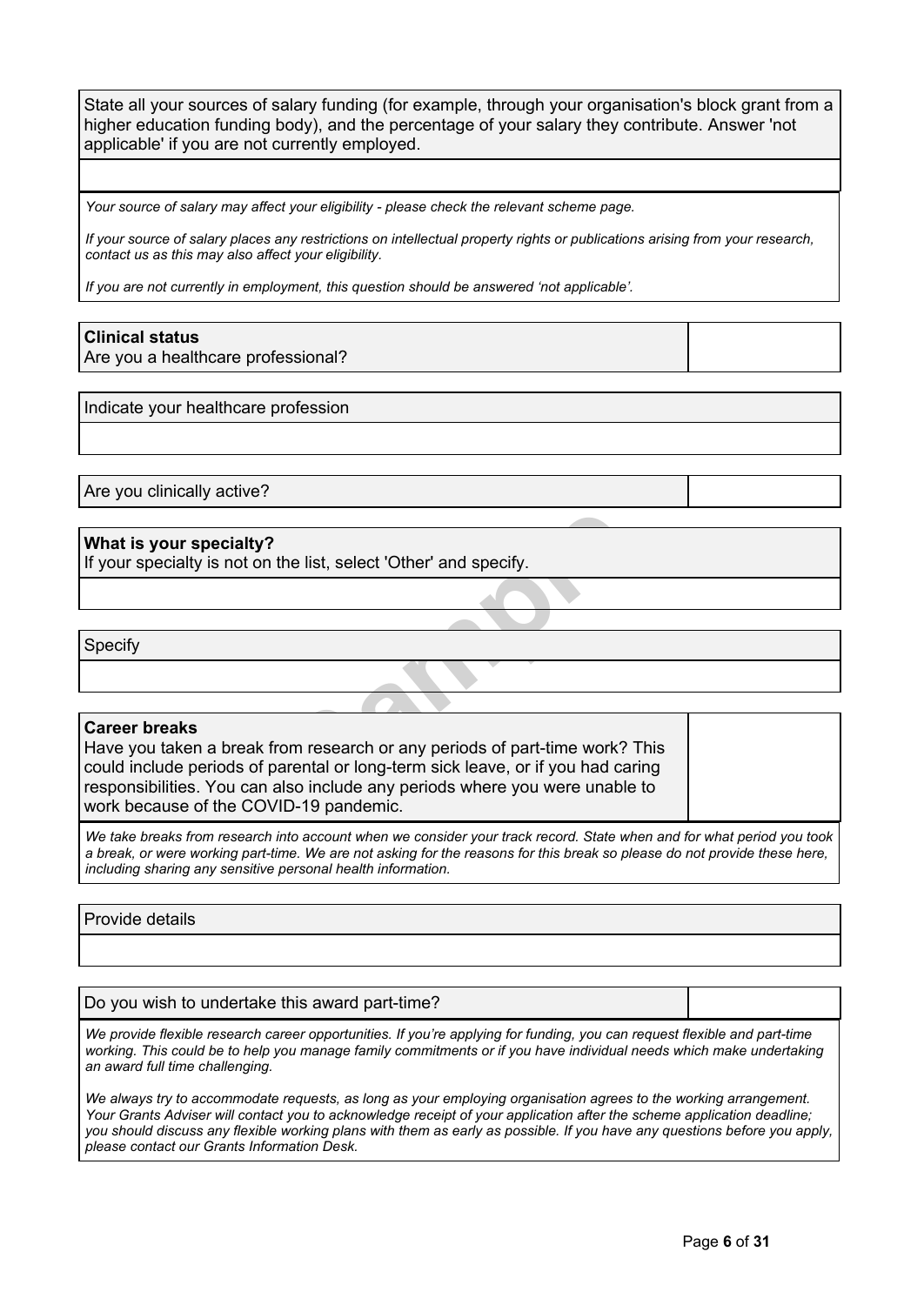## **Research outputs**

List up to 20 of your most significant research outputs; at least five of these must be from the last five years. For 10 of these outputs, provide a statement describing their significance and your contribution (up to 50 words maximum per output).

Research outputs may include (but are not limited to):

- Peer-reviewed publications and preprints;
- Datasets, software and research materials;
- Inventions, patents and commercial activity.

For original research publications, indicate those arising from Wellcome funded grants in **bold**, and provide the PubMed Central ID (PMCID) reference for each of these. You can find more information on this in the guidance to this question.

Give the citation in full, including the title of paper and all authors (unless more than 10, in which case you may use 'et al', ensuring that your position as author remains clear). Citations to preprints must state "Preprint", the repository name and the articles persistent identifier (e.g. DOI).

*Include here systematic reviews (e.g. Cochrane Reviews) and meta analyses, but exclude abstracts and literature reviews. We encourage you to include articles published via open research publishing platforms, such as Wellcome Open Research, providing they have passed peer review.*

Final definition of the probability of the same of the same parameters and prefiles that have been submitted to a preprint reposed XXIV or PsyArXiv), if they have a permanent identificy requires all original peer-reviewed Only include preprints, complete manuscripts that have been submitted to a preprint repository or service (for example, bioRxiv, PeerJ Preprints, arXiv, SocArXiv or PsyArXiv), if they have a permanent identifier such as a DOI or arXiv identifier. Our open access policy requires all original peer-reviewed research papers, supported in whole or in part by our funding, to be made available through PubMed Central (PMC) and Europe PMC as soon as possible and in any *event within six months of the journal publisher's official date of final publication.*

The PubMed Central ID (PMCID) is the unique identifier assigned to every full text paper in PubMed Central (PMC) and *Europe PMC.*

We actively monitor compliance with our open access policy and we ask successful applicants to provide a full list of all their Wellcome-funded research papers, and confirm compliance by providing the PMCID identifier for these, before the award letter can be issued. You can find further guidance in our open access policy statement and authors' information.

| How many peer-reviewed publications have you authored/co-authored?     |  |
|------------------------------------------------------------------------|--|
| Include systematic reviews and meta analyses but exclude abstracts and |  |
| literature reviews.                                                    |  |
|                                                                        |  |

*We encourage you to include articles published on open research publishing platforms, such as Wellcome Open Research, providing they have passed peer review.*

**Current and recent research funding (including Wellcome Trust grants)** List all research funding you have held in the last five years and any key funding before then.

List the most recent first. State the name of the funder, name(s) of grantholder(s), title of the project, total amount awarded (and how much of this you received), your role in the project, and the start and end dates. State the percentage of your time spent on the research; if the grant is active state the number of hours per week that you spend on the research.

Include details of any recurrent or core funding you have held. Explain your role in obtaining the funding. For example, whether you held them in your own right as lead applicant, coapplicant, or as part of a consortium.

We look at your success in getting research funding when we assess your track record. We also want to understand how *this proposal is distinct from other funding you hold.*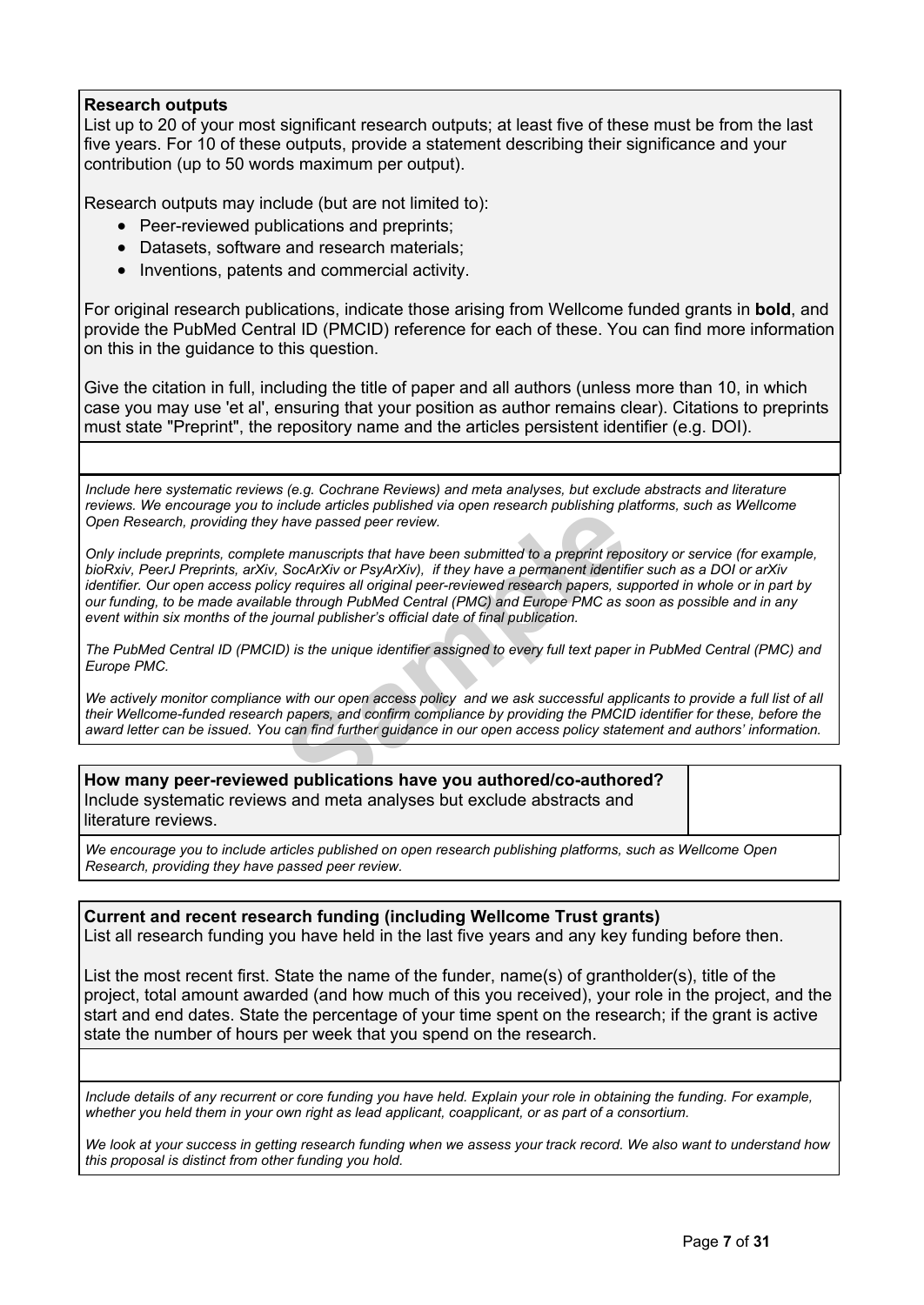Describe how the currently active grants listed above relate to this application. If you hold grants related to the topic of this application, explain how these differ and confirm there is no overlap in funding.

(200 words max.)

This helps us understand how your application is distinct and does not overlap with research activities already supported *by other awards.*

#### **Training record**

Name up to five individuals you have trained, if any. State the dates of employment in your group, the position they held (for example, postgraduate student, postdoctoral research assistant) and their current position. Describe your contribution to their career development. (300 words max.)

This helps us assess your contribution to the career development of others. We take into account your career stage.

#### **Career contributions**

at each contribution was, when it came about, it it has had. Examples include publications, pat<br> **Samples** include publications, pat<br> **Samples** include publications, pat<br> **Samples** include publications, pat<br> **Samples** incl What are your most important research-related contributions? These may be from any stage of your research career. State what each contribution was, when it came about, why you think it is important and what impact it has had. Examples include publications, patents and impacts on policy.

(350 words max.)

### **Summary of research over the last five years**

Provide a summary of your research over the last five years (300 words max.)

This helps us assess the progress you have made with the research support you have received. The research does not *need to have been funded by the Wellcome Trust.*

### **Research group size**

Indicate the number of people in your research group currently, and projected numbers over the duration of your award. If future numbers are not yet known, provide your best estimate. (300 words max.)

# **Collaborators**

Are any collaborations essential for this proposal? This could be through sharing facilities, providing access to resources (essential reagents, samples, data) or sharing subject-specific knowledge and guidance.

If the answer is 'Yes', you will be asked to provide information about these collaborators and to confirm their willingness *to take part in the proposed research.*

List any key collaborators (name and organisation) and provide a very brief outline of their role in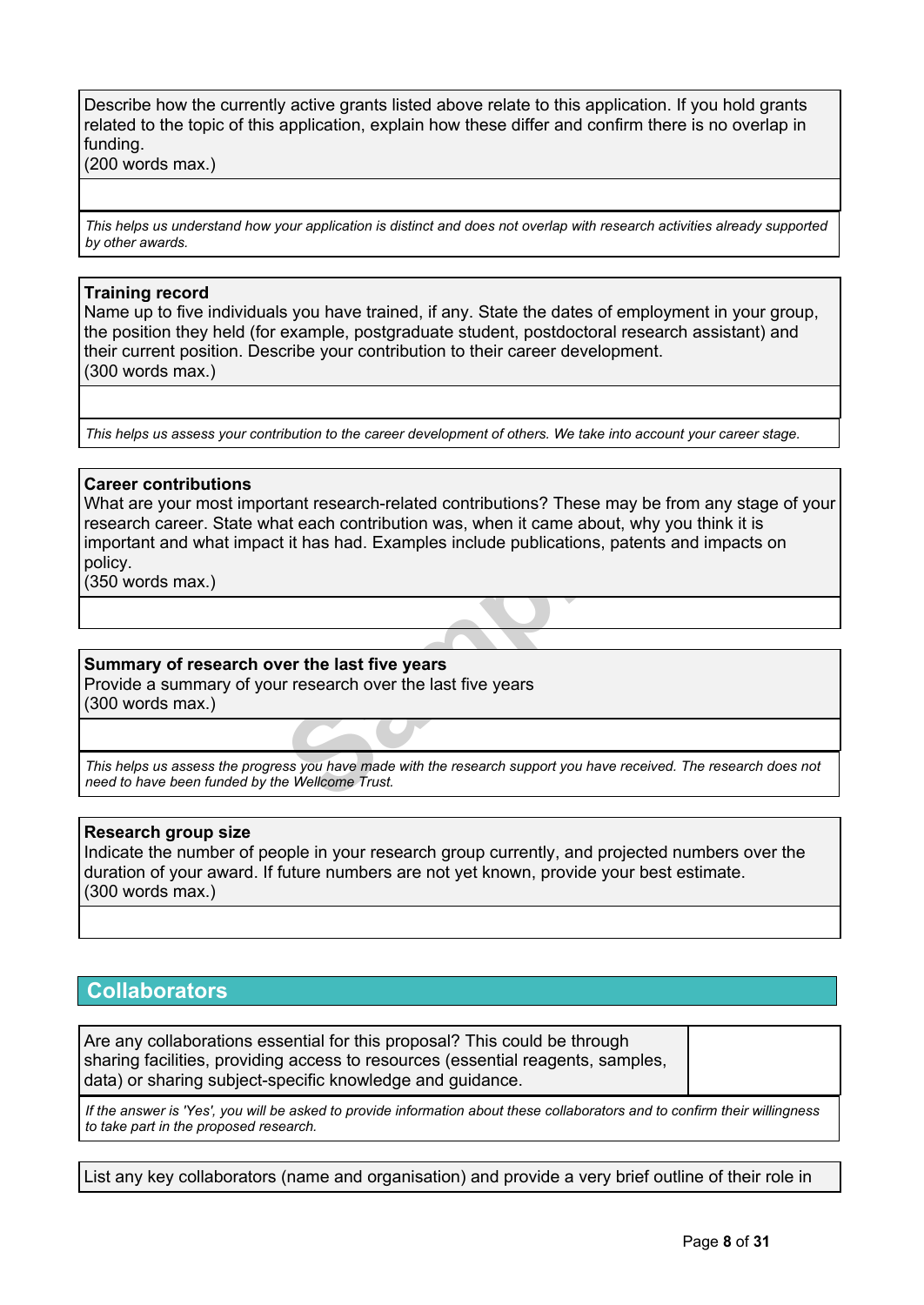the proposed research.

You can replace the collaborators named here with suitable alternatives if it is necessary or appropriate to do so.

I confirm that the collaborators named above have agreed to be involved, as described, in the proposed research and are willing for their details to be included as part of this application.

# **Related applications**

**Is this or a similar application for funding currently under consideration elsewhere?**

We'll consider vour application even if you have a similar application being considered by another funder. If the other funder offers you funding, please tell us immediately. We will usually ask you to decide on that offer within one month. If you decide to apply to another funder with a similar application after you have applied to us, please also let us know.

Provide the name(s) of the funder(s) and the expected decision date(s).

# Example is tunder(s) and the expected decision date(s).<br> **Sample is a subset of an application submitted to Wellcome with litting an application.**<br>
Letter the section of the section of the section of the section of the sec **Is this a resubmission of an application submitted to Wellcome within the last 24 months?**

Contact us before resubmitting an application.

How is this application different? (200 words max.)

## **Research summary**

#### **Research summary**

Provide a summary of your proposed research, including key goals, for an expert audience. (200 words max.)

The summary should be as complete as possible within the word limit. Include key words that best describe the proposal *to enable text searching.*

We will use this as a short abstract and to classify your proposal by subject. We may use it to describe your research on *our website and elsewhere (we publish summary details of all our awards).*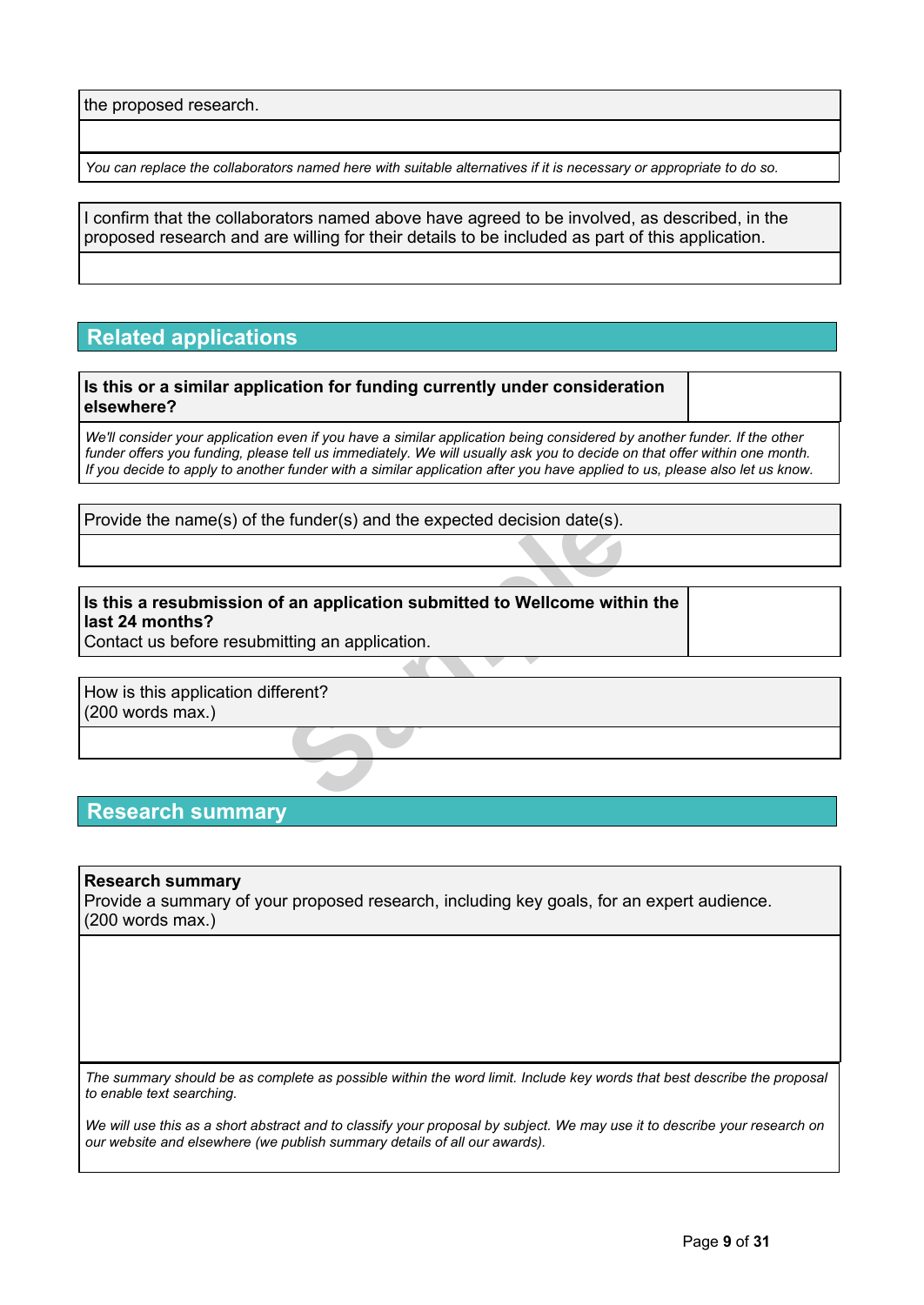#### **Lay summary**

Provide a summary of your proposed research for a non-specialist audience. You don't need to oversimplify your research, but try to explain it as clearly as possible. Write in the first person ("I" and "we") and structure your summary in this order: background to the research problem; your approach; expected impact of your work. If your application is successful, this summary will be automatically uploaded, without editing, to our website. Take care not to include anything confidential or commercially sensitive.

We may use this to describe your research on our website and elsewhere (we publish summary details of all our *awards).*

*Examples of lay summaries:*

#### *Science:*

In response to stress and environmental changes, bacteria generate hundreds of small RNA molecules that have key roles in regulating gene expression. This process of riboregulation involves chaperone proteins that facilitate the actions of requlatory RNAs, and enzymes that affect RNA transcript lifetimes. I aim to understand the molecular basis of riboregulation by taking a multidisciplinary approach. I will use biochemical and structural analyses, including cryoEM and cryoET, to visualise how RNA transcripts are captured and channelled to active sites, either for degradation or processing. I will also identify the RNA targets of chaperone proteins and the degradative machinery, and explore whether the patterns change with physiological state or during the cell cycle, and why. These studies will help to explain how small RNAs enhance the speed and accuracy of bacterial genetic regulation, enriching the capacity of the simplest *organisms to exhibit complex behaviour.*

#### *Humanities and Social Science:*

**Shaviour.**<br> **Shaviour.**<br> **Second Standard for determining cause of**<br> **Second Standard Standard for determining cause of**<br> **Second Standard Standard Standard Standard Standard Standard Standard Standard Standard Standard C** Complete diagnostic autopsies (CDA) remain the gold standard for determining cause of death, but performing them in *low- and middle-income countries (LMICs) is challenging. Facilities are inadequate, skilled staff scarce and public acceptance low. A minimally invasive autopsy (MIA) procedure involving organ-directed sampling has been proposed as* an alternative. Oxford University Clinical Research Unit (OUCRU) is evaluating the use of MIA in Vietnam, but the method's ultimate effectiveness will depend on its public reception. The public view on post mortem examinations and consent for them are complex and under-researched. I will use interviews, focus groups and participant observations to assess the practice and perceptions of autopsy in Vietnam and Nepal. I will investigate socio-cultural factors surrounding these perceptions and explore ethical barriers preventing autopsy uptake. I will try to determine whether MIA may be more acceptable than traditional forms of post mortem. I will then work alongside clinicians to develop more culturally *sensitive and appropriate methods of obtaining consent to autopsy.*

## **Research vision**

### **Describe your research vision**

Ensure that this addresses the aims and key research questions, how this research will advance your field and the research approaches you will take (3,000 words maximum). Refer to guidance notes (blue question mark icon, above) before completing this section.

*If you do not understand any part of this guidance, contact us for advice.*

The word count must not exceed 3,000 words in total, excluding graphs, figures. You may provide your answer to this question in text entry format or as a PDF attachment. If you are uploading your research vision, the uploaded document must be in 11 point Arial font and portrait format. If you are including figures refer to the guidance notes to this question, *'Additional information', and do not exceed the equivalent of two A4 pages of these.*

If you are requesting support for a clinical trial, provide full details, including study design, in the clinical trial section of the *form.*

#### *Aims and key research questions*

Describe the key questions that you will address through your proposed research programme. If your research is not *driven by an underlying hypothesis, describe how the research will lead to progress in the field.*

#### *Research approaches*

For Investigator Awards in Science, explain your approach to exploring your research questions by describing the key lines of enguiry you will follow, the rationale for your choices and how this plan will enable you to achieve your research vision. Highlight any potential problems and how you might address them. You do not need to include methodological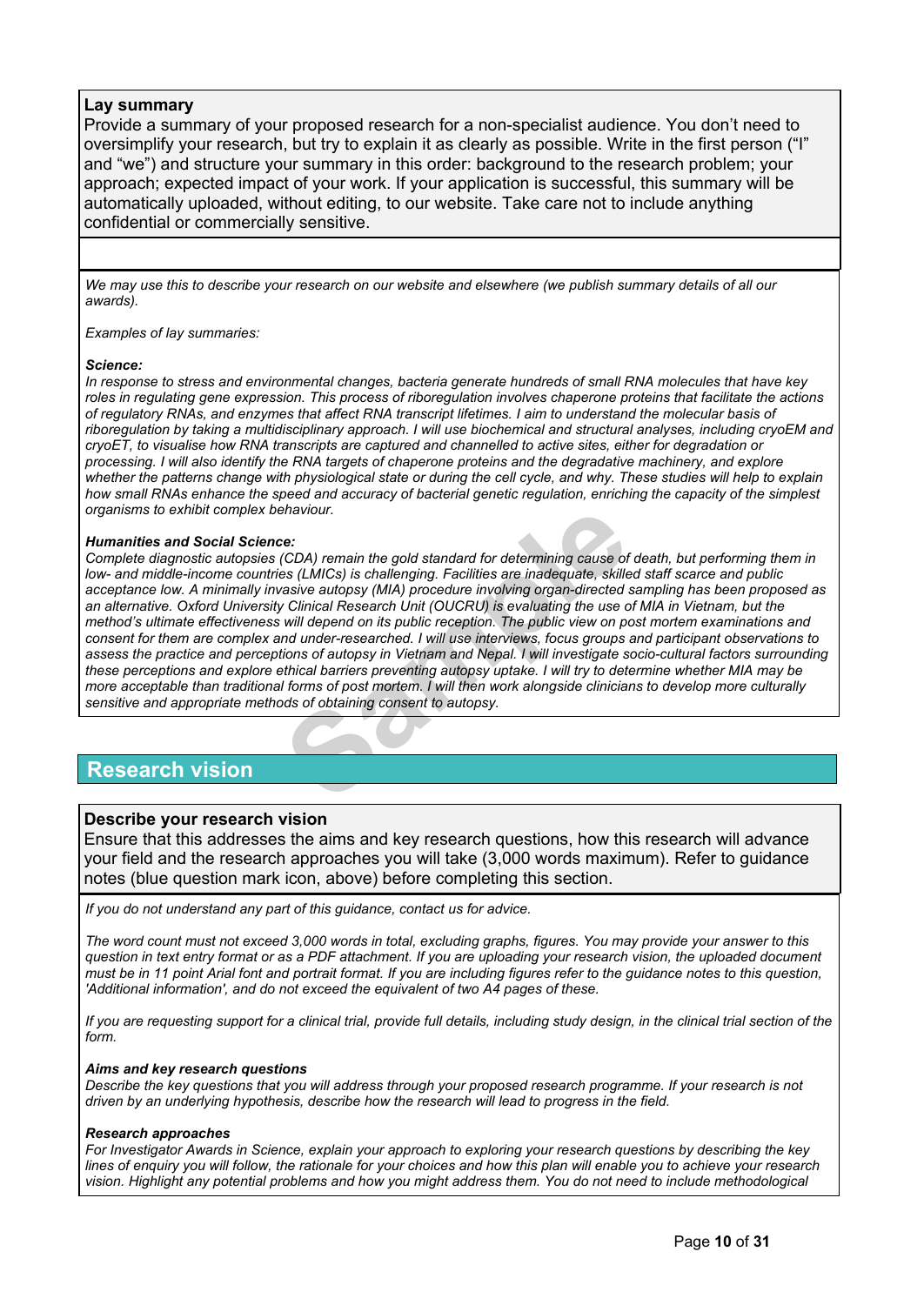*detail; however, you must make clear what you intend to do and how you intend to do it.*

For Investigator Awards in Humanities and Social Science, explain your proposed approach and the methodology that you intend to use. Describe the originality of your approach. Make clear how you intend to explore your research *questions to achieve your research vision.*

For Investigator Awards in Humanities and Social Science, if the research will require access to archives, provide a list of these. Indicate whether the intended archives have been catalogued and whether or not access is guaranteed. You can *provide this as part of the allowed additional information.*

#### *Additional information*

Figures and additional information cannot exceed 2 A4 pages. Embed it in your upload for your research vision or upload it under 'Additional information'. If you choose to embed this information, any text present (such as legends, labels, or captions) can be excluded from the word count. If it exceeds two pages of A4 we will return your application to you to *reduce the amount of information.*

This form asks for all the information we require to consider your application. Do not provide additional information, such as letters of support, unless specifically requested in the form. For our Investigator Awards in Humanities and Social *Science, you may include the list of the archives if your research requires access to them.*

(3000 words max.)

Does your proposal involve human participants?

Does your proposal involve a clinical trial?

**Example 14 Example 15 Algenturity of the Algentiser of the Algentiser and Chinan one or more health-related interventions to evaluate of restricted to, drugs, cells and other biological products, s-of-care changes, preven** *The World Health Organization defines a clinical trial as: "any research study that prospectively assigns human* participants or groups of humans to one or more health-related interventions to evaluate the effects on health outcomes. Interventions include, but are not restricted to, drugs, cells and other biological products, surgical procedures, devices, *behavioural treatments, process-of-care changes, preventive care, etc."*

*For more information, read Wellcome's clinical trials policy.*

*If your proposal involves more than one clinical trial, contact Wellcome for advice.*

### **Details of studies involving human participants including clinical trials**

Describe the study design. This should include, as applicable:

- number of participants in each group;
- type, frequency and duration of interventions and/or health outcome measures;
- frequency and duration of planned follow up;
- any other activity with potential significant risks to participants;
- details of any investigational product, focusing on manufacture, quality and consistency.

(300 words max.)

*Types of health outcomes or interventions can include but are not limited to:*

- *screening procedures*
- *collection of biological samples*
- *biometric and clinical data*
- *experimental challenges*
- *behavioural treatments*
- *process-of-care-changes*

What are the primary and secondary outcome measures, and how will you assess these? (200 words max.)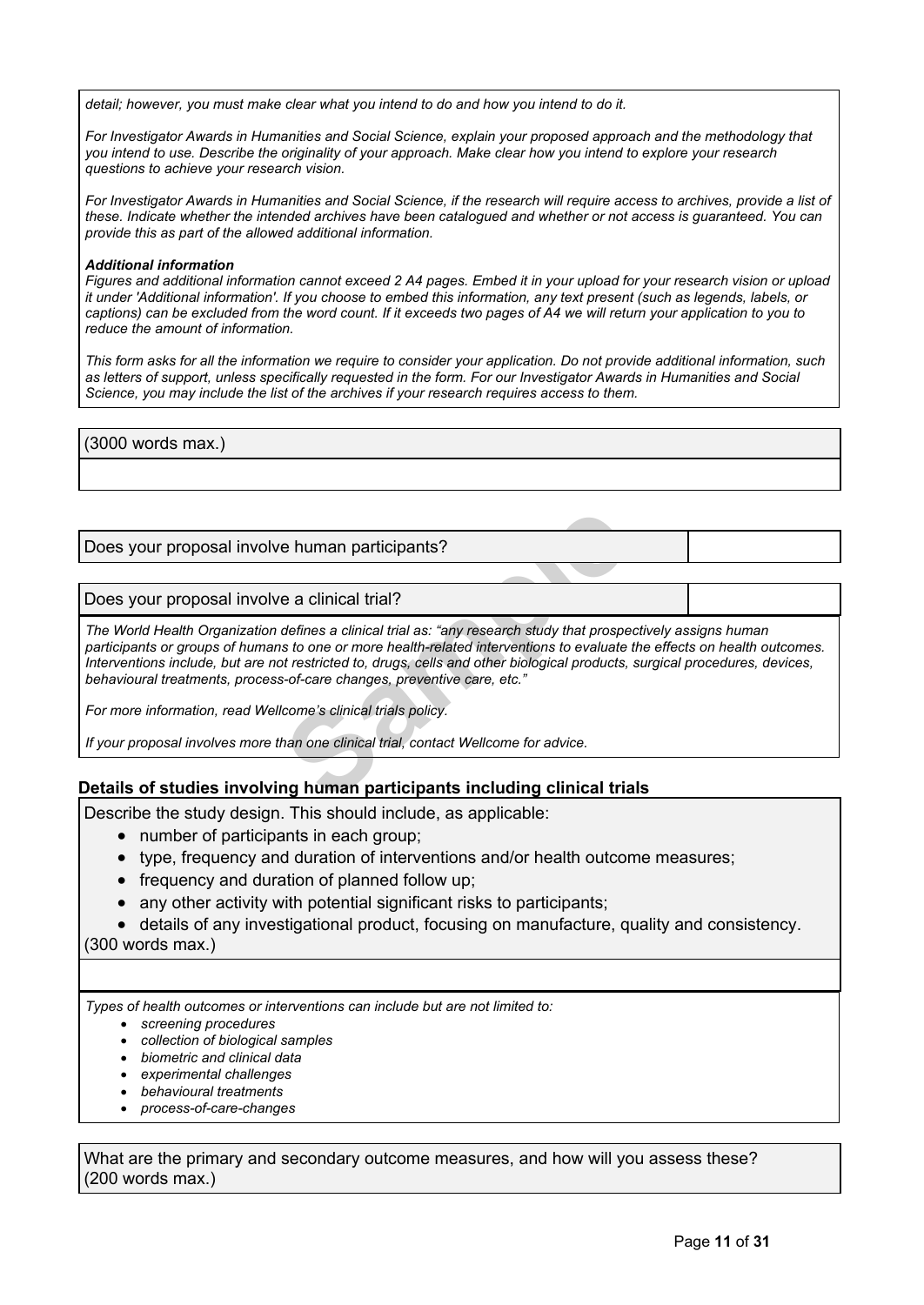Outline your strategy for recruitment and describe the inclusion/exclusion criteria for study participants (if applicable). How will you allocate participants to study groups? If your research includes a [clinical](https://wellcome.org/grant-funding/guidance/clinical-trials-policy) trial you must also tell us:

• how you will comply with our policy on ensuring the inclusion of under-served groups and

• how your recruitment and retention methods will engage with under-served groups.

(350 words max.)

Detail and justify the power calculation, sample size and proposed statistical analysis, including any interim analyses and/or subgroup analyses. What are the proposed methods for protecting against sources of bias?

(200 words max.)

support stan, rotes of team members, participated party will undertake, and explain what agreem<br>tients, participants, patient advocacy groups of<br>members of the state of the standard control of the standard control of the s Describe the supporting personnel and infrastructure that you'll use to deliver the proposed research (for example key support staff, roles of team members, participating centre(s) or facilities). Detail any activities a third party will undertake, and explain what agreements or formal contracts will be in place.

(200 words max.)

How have you involved patients, participants, patient advocacy groups or communities in developing this proposal? (200 words max.)

## **Additional information**

Figures and additional information cannot exceed 2 A4 pages.

You can upload additional information here or embed it in your upload for your proposal. If you choose to embed this information, any text present (such as legends, labels, or captions) can be excluded from the word count. If it exceeds *two pages of A4 we will return your application to you to reduce the amount of information.*

### **Key references**

Give the citation in full, including title of paper and all authors.

You may provide up to the equivalent of two A4 pages of references. Ensure that your references are pertinent to your research proposal and are cited in full. Include all authors, the full title of each publication, journal title, year, volume and pages. For citations to preprints, state Preprint, the repository name and the article persistent identifier (for example *DOI).*

You can shorten references with more than 10 authors to et al, but you must ensure that your position as author (if *applicable) remains clear.*

# **Institutional support**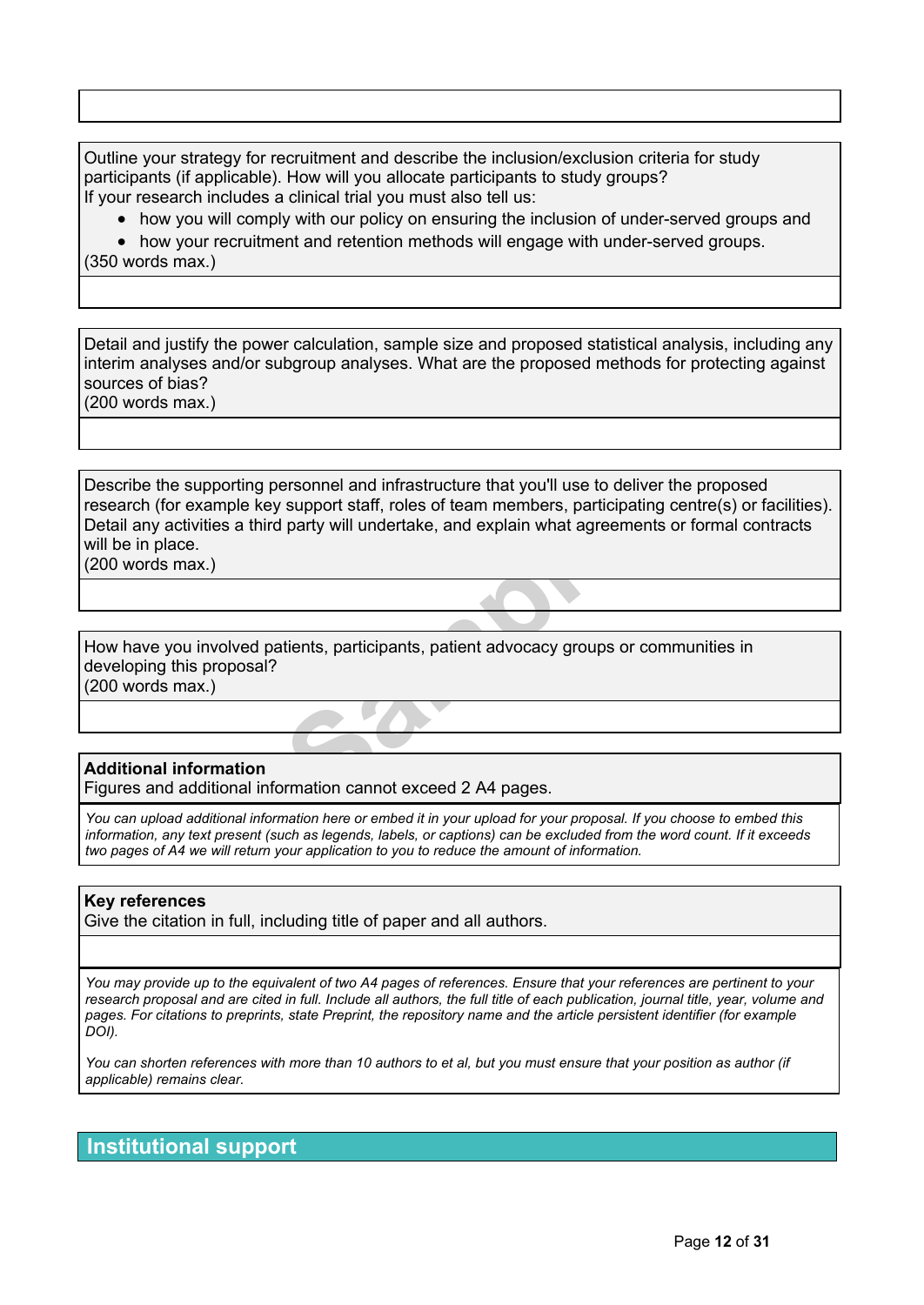Upload a statement of support on behalf of your host organisation. This must be signed by the most senior authority in the relevant Faculty, School or Division. Refer to the guidance notes to understand what this should cover.

You should discuss your application with the relevant individual(s) at your host organisation at an early stage.

We assess the environment in which you will undertake your research and the nature of the support promised by the host *organisation. You must submit a letter of support on behalf of your host organisation. This must express:*

- *why your organisation considers that you, in particular, merit Investigator Award status;*
- *how your organisation will support you to achieve the ambitions of your research proposal; and*
- *how your research proposal complements and addresses your organisation's strategic aims and priorities.*

*The statement must also confirm:*

- the nature of your employment contract and that it complies with our eligibility criteria for an Investigator Award;
- the source of your salary for the duration of the award that the necessary additional space, facilities and *infrastructure have been agreed and will available to you for the award duration;*
- *details of any support (financial, administrative, technical or other assistance) that your organisation will provide; and*
- for core-funded institutions, that the research is distinct from existing core supported activities, and if awarded *would not replace or lead to a reduction in existing core support.*

If a reciprocal arrangement is in place between your organisation and the Wellcome Trust, the statement of commitment must also include the required confirmations from the Director of the unit/institute under the reciprocal arrangement.

For Investigator Awards in Science, if you are requesting an international recruitment supplement (IRS), the letter of support must include confirmation that the organisation will match the IRS amount you are requesting from us.

# **Outputs management and sharing**

## **Provide an outputs management plan**

From that the organisation will match the IRS amount you all<br> **Sample 18 amount you and Sharing**<br> **Sample 18 amount you and Sharing**<br> **Sample 18 amount you and Sharing**<br> **Samples** are expected to manage their research<br>
the All Wellcome-funded researchers are expected to manage their research outputs in a way that will achieve the greatest health benefit, maximising the availability of research data, software and materials with as few restrictions as possible. Our guidance on developing an outputs management plan, which includes a link to some good examples, is available here.

If an outputs management plan is not required, please briefly explain why below.

(700 words max.)

Your plan should be clear, concise, proportionate and focus specifically on how outputs will be identified, managed and *used to advance potential health benefits.*

*You should use the following questions as a template for your answer.*

*1) For data, software and materials outputs*

*I. What outputs will your research generate?*

II. What metadata and documentation (e.g. the methodology of data collection and way of organising data) will *accompany the outputs?*

*III. When will these outputs be made available?*

*IV. Where will you make these outputs available?*

*V. How will they be discovered and accessed by the research community? (e.g. via presentations/press releases) VI. Are there possible restrictions to data sharing or embargo reasons?*

*VII. How will data and metadata be stored, backed up and preserved?*

VIII. What resources (e.g. financial and time) will be dedicated to outputs management and ensuring all data is findable, *accessible, interoperable and reproducible?*

If your study involves a clinical trial, please see the clinical trial specific guidance on the webpage. This includes *additional points you must specify when your outputs include participant data.*

*2) For intellectual property outputs*

*I. What IP will your research generate?*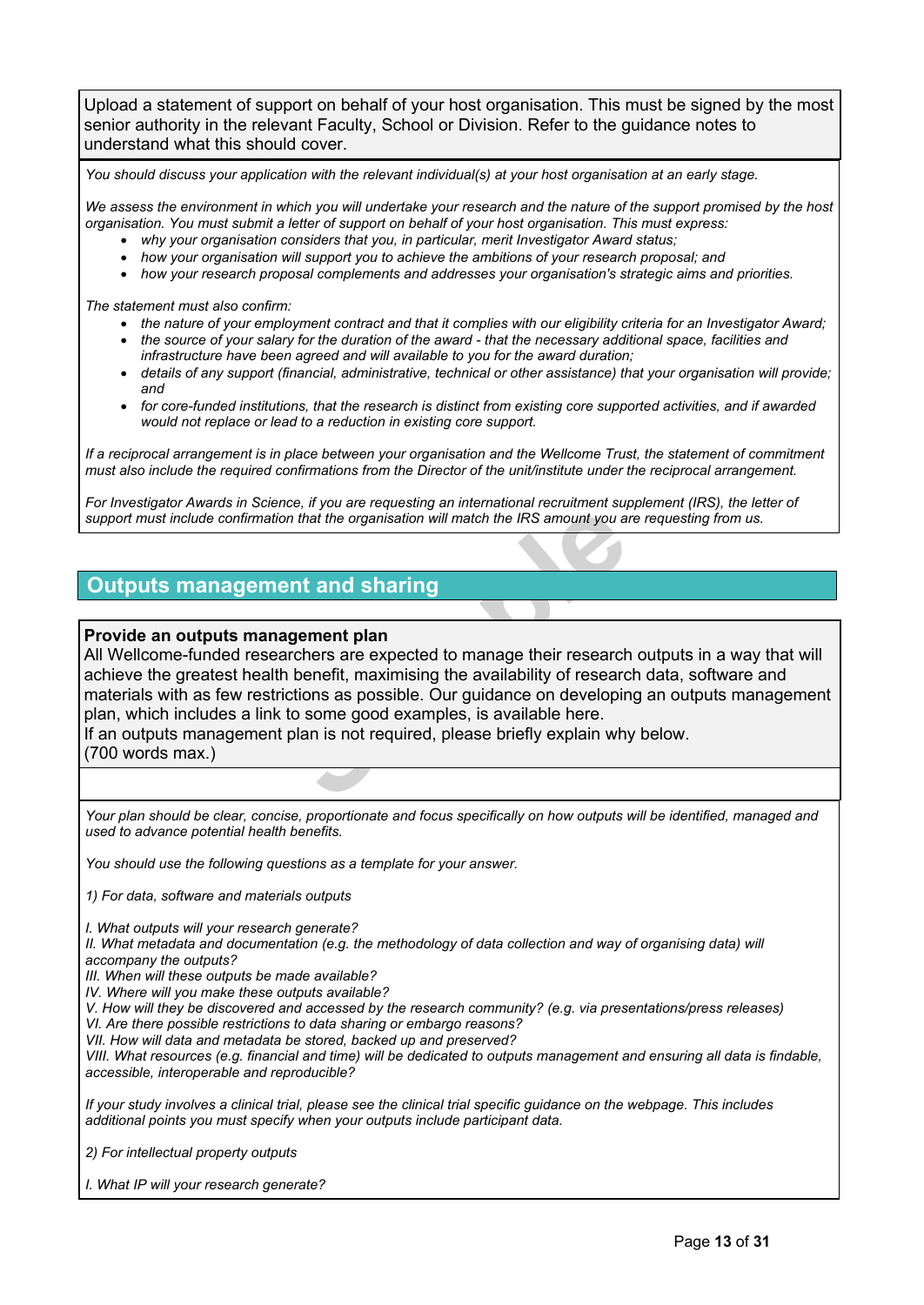*II. How will you protect this IP?*

*III. How will the IP be used to achieve health benefits?*

IV. Provide the name and contact details for the person in your organisation (e.g. Technology Transfer Officer or Business Development executive) who can act as a point of contact for Wellcome in connection with the protection and *commercialisation of this IP.*

Select the approach you will use to maximise the impact of your significant research outputs to improve health and benefit the wider research community. If an outputs management plan is not required, select 'Not applicable'.

# **Public engagement**

How could members of the public and non-academic communities, inform, use, or find value in your research?

(250 words max.)

values, recognises and better supports public engagement<br>ply for additional funds to support their engagement plan<br>formation on the scheme and on Wellcome's approach to<br>r the ethical conduct of your research, such as patie We want to foster a culture that values, recognises and better supports public engagement with research. Successful *applicants are encouraged to apply for additional funds to support their engagement plans through our Research* Enrichment scheme. Further information on the scheme and on Wellcome's approach to public engagement is available *on our website.*

Engagement that is essential for the ethical conduct of your research, such as patient information leaflets or community advisory boards, should be part of your research methodology. You should include costs for this within your main *research costs.*

Have you discussed your ideas and plan with your institutional Public Engagement Officer (if you have one?)

Answers to this question are for monitoring purposes only. You will not be penalised for answering 'no'. However, we *strongly recommend you utilise any Institutional public engagement support available in planning your approach.*

# **Location of activity**

| Will the funded activity take place at more than one location?                   |  |
|----------------------------------------------------------------------------------|--|
| List any locations outside of your administering organisation where you will be  |  |
| conducting research or redirecting funds. This includes, but is not limited to,  |  |
| anywhere in receipt of indirect funding, fieldwork sites, and time spent working |  |
| in another organisation/laboratory. This does not include conference             |  |
| attendance.                                                                      |  |

## **For each location, select the organisation and then select 'Edit' to add the country and percentage of funds. You must include the administering organisation.**

Enter the approximate percentage of the total funds that will be spent in each location. Enter zero for locations where activity will take place but no significant funds will be spent. If you are requesting salary costs, attribute them to the employing organisation.

**Will you require funds to be awarded directly to more than one location?** In exceptional circumstances, we can award a grant to more than one location. Refer to the guidance for this question for information on when we will consider this.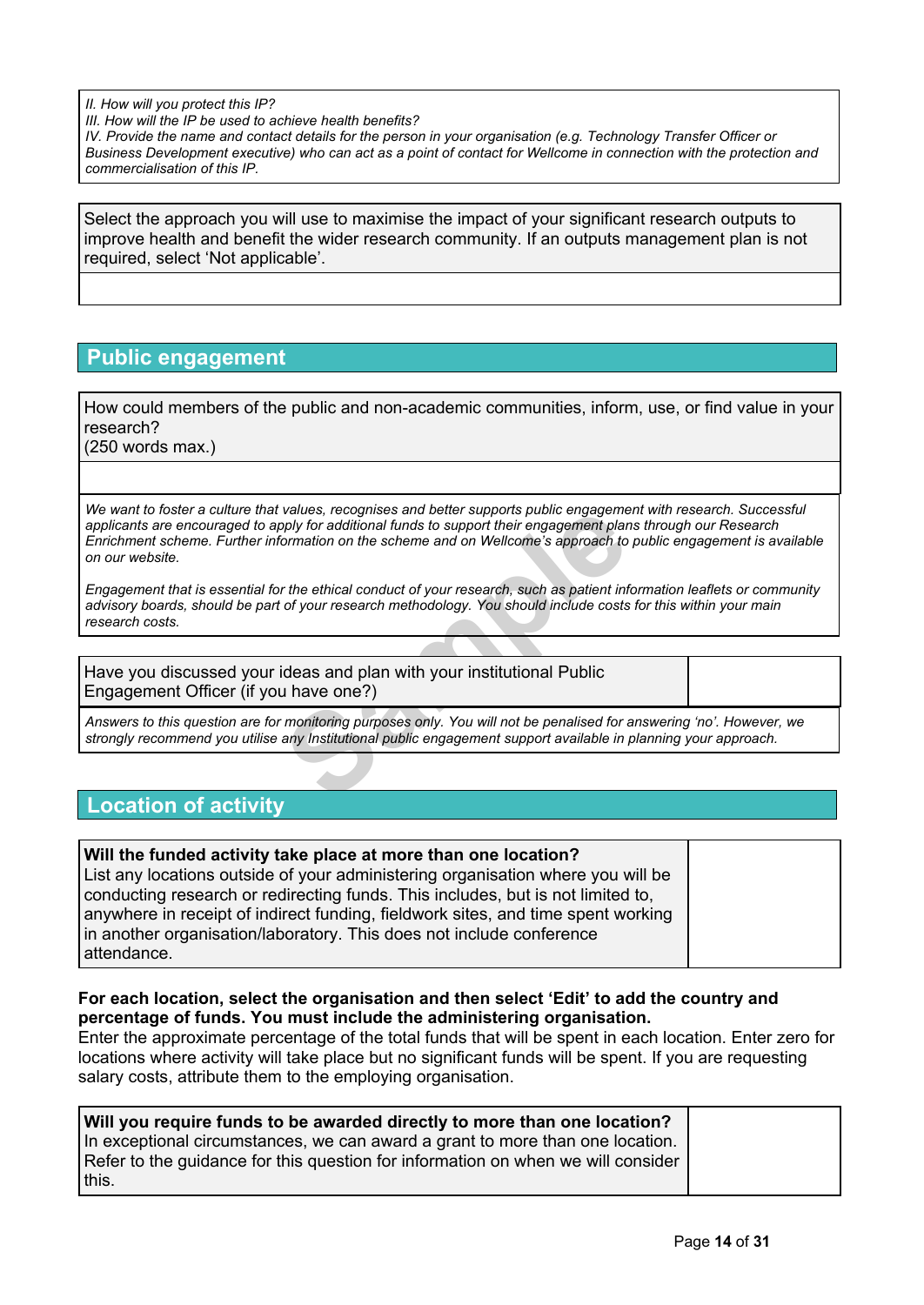| If you are requesting funds to be awarded directly to more than one location,<br>state the location when providing detailed costs in the 'Costs requested'<br>section.                                                                                                                                                                                                                                                   |  |
|--------------------------------------------------------------------------------------------------------------------------------------------------------------------------------------------------------------------------------------------------------------------------------------------------------------------------------------------------------------------------------------------------------------------------|--|
| We will consider requests for funds to be awarded directly to more than one location if:<br>1) Your award includes a request for multiple currencies. Any request for additional currencies must be at least the<br>equivalent of £750,000; and/or<br>2) Your award involves an organisation based in a low- or middle-income country. We will assess the financial capacity of<br>the organisation to manage the award. |  |

If we award directly to more than one location, we will not move funds between organisations after we have issued the *award letter.*

Provide a justification for why you require these funds to be awarded directly to more than one location.

(1000 words max.)

For each location, select the country, state the organisation and enter the value and currency of funds. You must include the administering organisation.

| Country | Organisation                                                                                                                                                                                                    | <b>Value of funds</b> | <b>Currency</b> |  |  |
|---------|-----------------------------------------------------------------------------------------------------------------------------------------------------------------------------------------------------------------|-----------------------|-----------------|--|--|
|         |                                                                                                                                                                                                                 |                       |                 |  |  |
|         |                                                                                                                                                                                                                 |                       |                 |  |  |
|         | <b>Costs requested and justification</b>                                                                                                                                                                        |                       |                 |  |  |
|         |                                                                                                                                                                                                                 |                       |                 |  |  |
|         | Select the currency in which you want to apply<br>Submit costs in the currency you think will best enable you to undertake the activity. This will<br>probably be your local currency; if not, explain why not. |                       |                 |  |  |
|         |                                                                                                                                                                                                                 |                       |                 |  |  |
|         | If you think that the currency may not be readily available, email grantpayments@wellcome.org. For more information<br>see our website: www.wellcome.org/funding/guidance/currency-issues.                      |                       |                 |  |  |

# **Costs requested and justification**

## **Select the currency in which you want to apply**

If we cannot award in the currency requested, we will talk to your administering organisation about using another.

Is this your local currency?

What is your local currency?

Explain why you are requesting costs in the selected currency and what exchange rate you have used. (100 words max.)

**Salaries**

Are you requesting salaries? For details of what staff costs you can request, refer to the relevant scheme page and check the guidance notes for this question.

*Include the full employment costs for all staff requested.*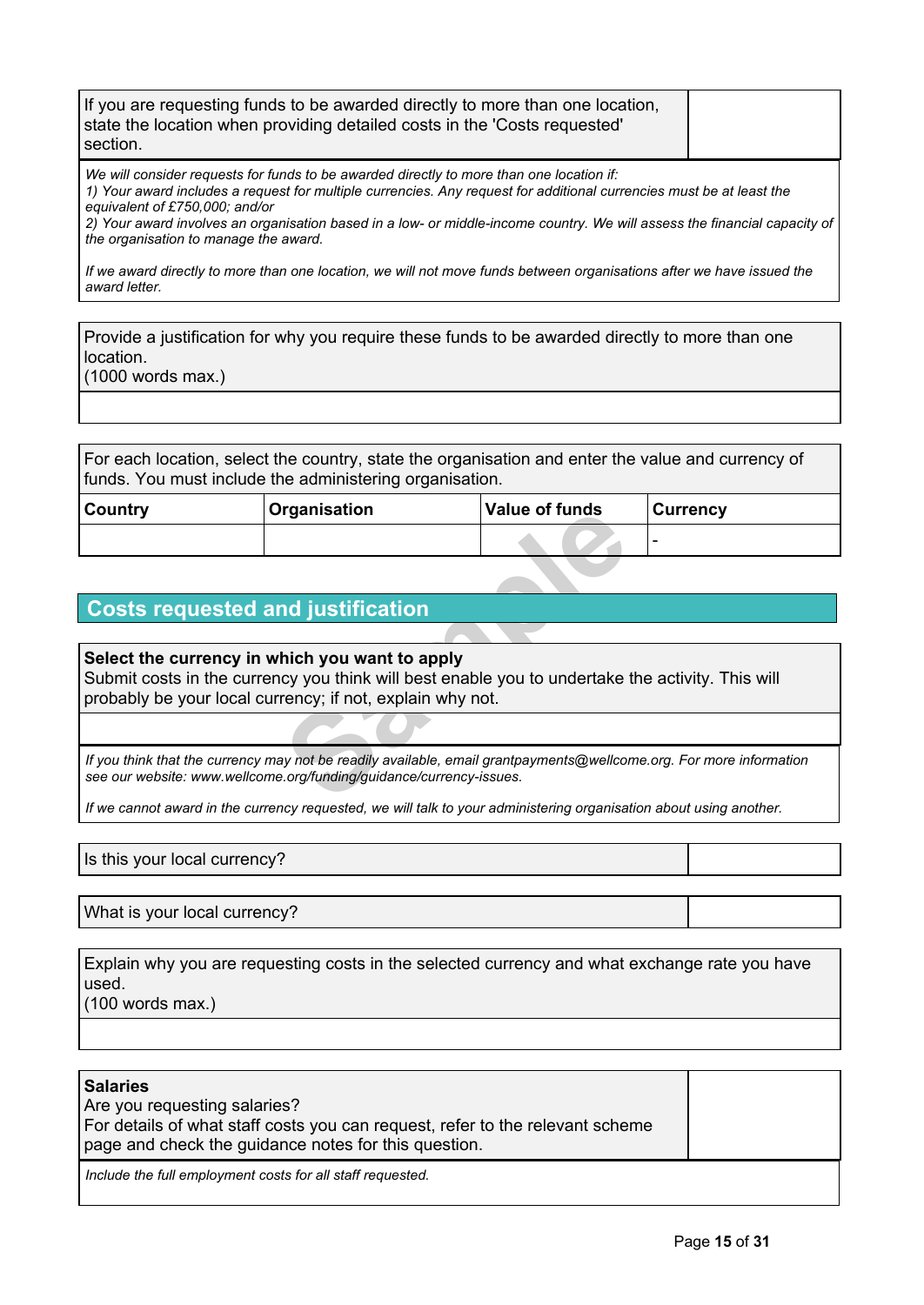#### *Definition of terms*

*Staff category: For example: Postgraduate research assistant; Postdoctoral research assistant; Technician;* Fieldworker. Specify the level of seniority of the post where relevant, e.g. Junior postdoctoral research assistant, Senior *postdoctoral research assistant.*

*Salary grade/scale: The national or local salary grade/scale on which the individual will be employed.*

Basic starting salary: Annual salary to be paid to the individual upon their appointment to the post, exclusive of any allowances for which the individual is eligible. If the post is part time, the annual salary must be quoted on a pro rata *basis.*

Total cost on grant: Total cost of the post, inclusive of any locally-recognised allowances (for example, London *allowance), employer's contributions and increments, over the period of the grant. Employer's contributions should include any statutory obligations (e.g. for the UK, National Insurance contributions) and contributions towards an organisational pension scheme.*

#### *Guidance specific to Investigator Awards in Science*

Provide the names of individuals for posts involving the handling of, and research on, non-human primates. Whilst your application is being considered, you must notify us of any change to the individual(s) named in the application.

#### *Guidance specific to Investigator Awards in Humanities and Social Science*

*Studentships - Wellcome Trust PhD studentships may be requested on Investigator Awards in Humanities and Social* Science. The standard stipend scales are available on the scheme page. If you are requesting these costs you must *make clear what the role of the students will be in the research programme.*

Research leave ('buy out'/ teaching replacement) - we will consider requests to undertake a period of research leave if sponsored by the head of the department. Your institutional statement of commitment must contain an indication of support for your proposed research leave. We will provide the salary of a temporary lecturer (usually at a lesser level of seniority) and research expenses. This is normally limited to a maximum of 40% of the duration of the grant. Indicate *clearly any costs that are associated with research leave.*

#### **Salaries**

|                       | ncscarch icavc Tbuy out/ teaching replacement) - we will consider requests to undertake a penou or research icavc<br>sponsored by the head of the department. Your institutional statement of commitment must contain an indication of<br>support for your proposed research leave. We will provide the salary of a temporary lecturer (usually at a lesser level of<br>seniority) and research expenses. This is normally limited to a maximum of 40% of the duration of the grant. Indicate<br>clearly any costs that are associated with research leave. |                                              |                                   |                                  |              |       |
|-----------------------|-------------------------------------------------------------------------------------------------------------------------------------------------------------------------------------------------------------------------------------------------------------------------------------------------------------------------------------------------------------------------------------------------------------------------------------------------------------------------------------------------------------------------------------------------------------|----------------------------------------------|-----------------------------------|----------------------------------|--------------|-------|
| <b>Salaries</b>       |                                                                                                                                                                                                                                                                                                                                                                                                                                                                                                                                                             |                                              |                                   |                                  |              |       |
| <b>Staff category</b> | Name (if known)                                                                                                                                                                                                                                                                                                                                                                                                                                                                                                                                             | <b>Basic</b><br>starting<br>salary<br>(p.a.) | <b>Salary</b><br>grade /<br>scale | Period on<br>project<br>(months) | $\%$<br>time | Total |
|                       |                                                                                                                                                                                                                                                                                                                                                                                                                                                                                                                                                             |                                              |                                   |                                  |              |       |
|                       |                                                                                                                                                                                                                                                                                                                                                                                                                                                                                                                                                             |                                              |                                   |                                  |              |       |
|                       | Iustification for salaries requested                                                                                                                                                                                                                                                                                                                                                                                                                                                                                                                        |                                              |                                   |                                  |              |       |

### **Justification for salaries requested**

Specify the role and responsibilities for the staff requested. Justify the type and seniority, including the level of salary requested, of each post.

You must also provide this information for any requests for replacement lecturers' and applicants' salaries.

(300 words max.)

If any staff requested will be working in different locations, indicate where they will be working. If you are requesting funds to be awarded directly to more than one location, you must indicate in the cost breakdown where the funds are to *be allocated.*

Are you requesting salary recovery?

You can request salary recovery for applicants if:

- they are spending at least 10% of their working time on the project and
- they hold an established position and
- they are required to seek partial or full salary support from external grant funding.

If you answer yes, we will ask you to upload a letter from a senior member of **each organisation confirming these points**.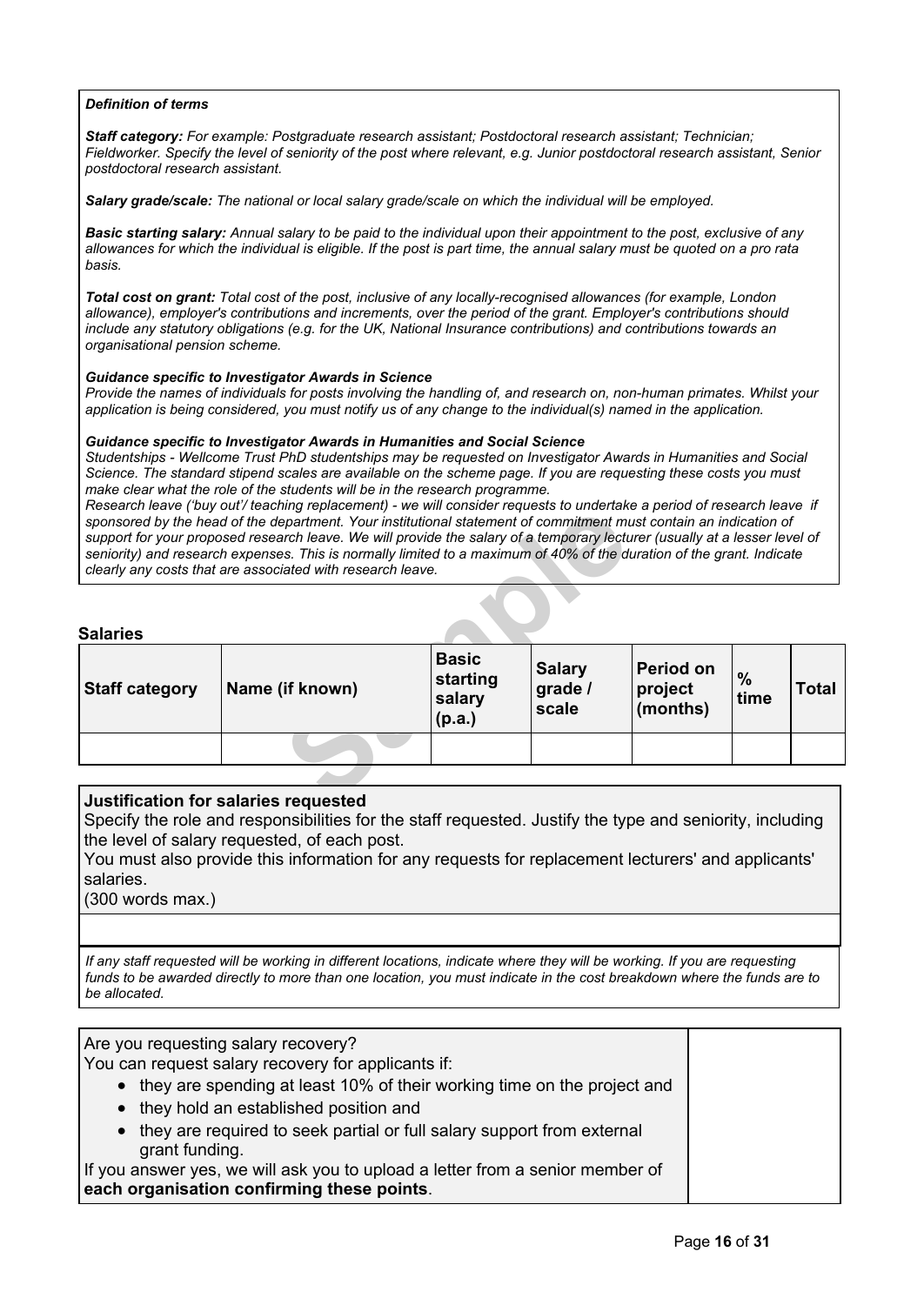Upload a letter from a senior member of **each organisation** requesting salary recovery. If there is more than one letter, upload these as a single PDF.

Check the guidance notes for this question for details of what the letter must contain.

*The letter must confirm that:*

- *the applicant will be spending at least 10% of their working time on the project;*
- *the amount of salary requested is proportionate to the amount of working time spent on the grant;*
- the reason why they are required to seek partial or full salary support from external grant funding. Either that: - the employment contracts of the applicants stipulate that their salaries must come from external grant funding. and the host organisation will not guarantee these salaries if applicants are not successful in getting it from *external sources;*

*or*

- it is the policy of the organisation that salary recovery costs must be included in all grant applications for staff *who hold a permanent, open-ended or long-term rolling contract.*

## **Materials and consumables**

Are you requesting materials and consumables?

*Provide a high-level breakdown of materials and consumables costs. These typically include:*

- *laboratory chemicals and materials (e.g. reagents, isotopes, peptides, enzymes, antibodies, gases, proteins, cell/tissue/bacterial culture, gloves, plasticware and glassware)*
- *associated charges for shipping, delivery and freight*
- *archival photocopying*
- *printing associated with fieldwork*

**Solutionary American Standard Consumables, provide an estimate of the cost per state<br>
<b>SAMPLE SES SES STANDARD STANDARD STANDARD STANDARD STANDARD STANDARD STANDARD STANDARD STANDARD STANDARD STANDARD STANDARD STANDARD ST** In the justification for materials and consumables, provide an estimate of the cost per staff member per year.

## **Materials and consumables**

**Description Total**

Justification for materials and consumables. (300 words max.)

| <b>Animals</b><br>Are you requesting animals?                                                                                                                                                                                                                              |  |
|----------------------------------------------------------------------------------------------------------------------------------------------------------------------------------------------------------------------------------------------------------------------------|--|
| In order to ensure animal experimentation costs are accurate, you must complete this section after consultation with your<br>  animal house or biological services manager. Your organisation must apply a consistent costing methodology when<br>presenting cost details. |  |
| If appropriate, costings can be clarified under 'Justification for resources requested'.                                                                                                                                                                                   |  |

We may ask for more detailed costing information where a large number of animals and/or substantial costs are involved.

### **Animals**

| <b>Animal species</b> | Total no. to be<br>purchased | <b>Total purchase</b><br>cost | Total maintenance and<br>procedures cost | <b>Total</b> |
|-----------------------|------------------------------|-------------------------------|------------------------------------------|--------------|
|                       |                              |                               |                                          |              |

| Animal associated costs |
|-------------------------|
|                         |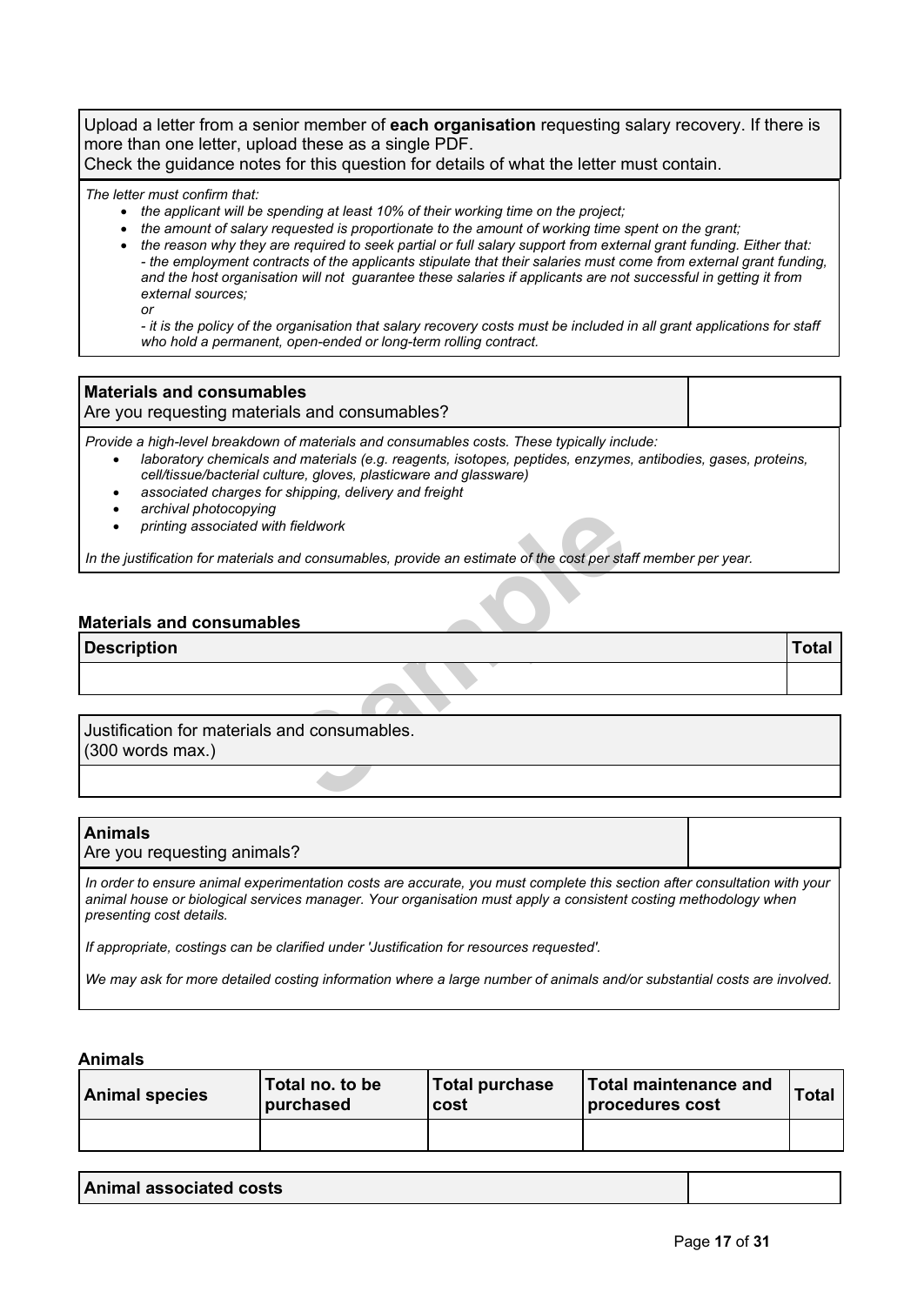| Are you requesting animal associated costs?                                                                             |  |
|-------------------------------------------------------------------------------------------------------------------------|--|
| These costs cover specific and relevant training and environmental enrichment, including training for animal husbandry, |  |

*welfare and associated training for animal technicians, and the cost of animal licences.*

#### **Associated animals costs**

| <b>Description</b> | ™otal |
|--------------------|-------|
|                    |       |

Justification for animal costs. (300 words max.)

Do not include a justification of the animal numbers you require; you can explain this in the 'Proposals involving animals' *section.*

#### **Equipment**

Are you requesting equipment?

The organisation's Director of Procurement/Head of Purchasing (or equivalent) must be aware of all potential capital *purchases and we require organisations to use best procurement practice when purchasing equipment with Wellcome Trust funds.*

#### *Equipment to be purchased*

rocurement/Head of Purchasing (or equivalent) must be inisations to use best procurement practice when purchase<br>cost-effectiveness of the proposed purchase of equipments including delivery, installation, maintenance and tr We expect you to consider the cost-effectiveness of the proposed purchase of equipment. The estimated price of the *equipment must cover all aspects including delivery, installation, maintenance and training, where appropriate. We* expect discounts to be negotiated and included in quoted prices. If there is a preferred manufacturer for certain items of *equipment, you can explain this in the 'Type of equipment' field.*

We expect that the equipment you request will be covered by the manufacturer's warranty for the first year after it is purchased. We will fund reasonable maintenance costs for four years after the initial period of warranty on all equipment (irrespective of the length of award made), where this is negotiated as part of the capital purchase cost. We will also consider costs for the maintenance of equipment over 5 years old if you can demonstrate that it is cost-effective.

#### *Value Added Tax (VAT)*

For grants to be held in the UK, the costs of all equipment to be used for medical and veterinary research must be quoted *exclusive of VAT. For equipment that does not fall within this definition, VAT costs should be shown.*

## **Equipment**

| Type of equipment   No. of items   Cost per item |  | Cost of<br>maintenance<br>contract | <b>Contribution</b><br>from other<br><b>Sources</b> | Total |
|--------------------------------------------------|--|------------------------------------|-----------------------------------------------------|-------|
|                                                  |  |                                    |                                                     |       |

| Justification for equipment.<br>$(300$ words max.)                                                                                                                                                                                                                                                                                 |
|------------------------------------------------------------------------------------------------------------------------------------------------------------------------------------------------------------------------------------------------------------------------------------------------------------------------------------|
|                                                                                                                                                                                                                                                                                                                                    |
| If you are requesting a piece of equipment which costs more than £100,000, provide details of:<br>similar equipment in the applicant's department and adjacent departments;<br>$\bullet$<br>why it cannot be used for this particular project; and<br>$\bullet$<br>any other individuals likely to use the equipment.<br>$\bullet$ |

#### **Equipment maintenance**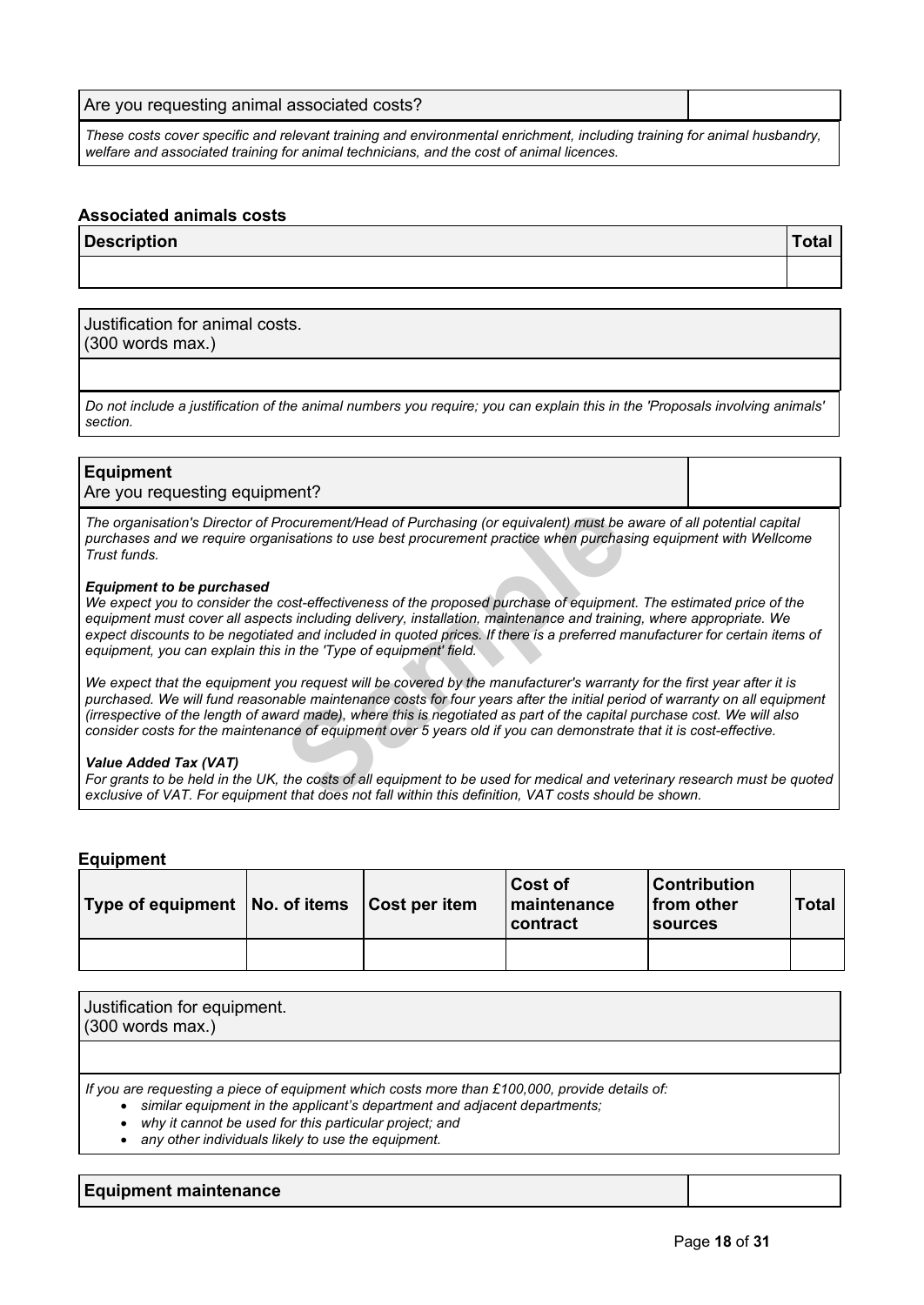| Are you requesting equipment maintenance?                                                                           |  |
|---------------------------------------------------------------------------------------------------------------------|--|
| We consider requests for maintenance of existing equipment if the grant that funded its purchase has ended. We only |  |

provide maintenance costs for equipment more than five years old if it is cost-effective to keep maintaining it.

## **Maintenance for existing equipment**

| Details of<br>equipment/ facility number | <b>Wellcome</b><br><b>Trust grant</b> | Date of<br>purchase | <b>End date of</b><br>∣current∶<br>contract | Total cost<br>of contract | ∣% time on<br>$ $ project | Total |
|------------------------------------------|---------------------------------------|---------------------|---------------------------------------------|---------------------------|---------------------------|-------|
|                                          |                                       |                     |                                             |                           |                           |       |

Justification for equipment maintenance. (300 words max.)

## Are you requesting a piece of equipment with a list price of £100,000 or more?

ed must be stated in the quote. We expect a contribution<br>
includes a substantial equipment request.<br>
Die formal quote; if you have more upload thes<br> **Sample Formal quote:** if you have more upload thes<br> **Sample Formal proce** We require a copy of at least one formal quote for each piece of equipment with a list price of £100,000 or more. The discount that has been negotiated must be stated in the quote. We expect a contribution from the host organisation, or *other source, if your application includes a substantial equipment request.*

## Upload a copy of at least one formal quote; if you have more upload these as a single PDF.

## **Synchrotron radiation sources**

Will you need access to a synchrotron source?

*We collect data on access to synchrotron sources for information purposes.*

*Apply directly to the synchrotron facility you want to use.*

## **Which source(s) will you be applying to? (Select all that apply)**

Specify:

Are you requesting costs from us relating to Synchrotron radiation sources?

These facilities are normally free for researchers who are prepared to publish their results in the public domain. If this is not the case, you can request access costs in the 'Access charges' section. You can also request related costs for travel *and subsistence in the 'Travel and subsistence' costs section.*

### **Access charges**

Are you requesting access charges?

### **Access charges**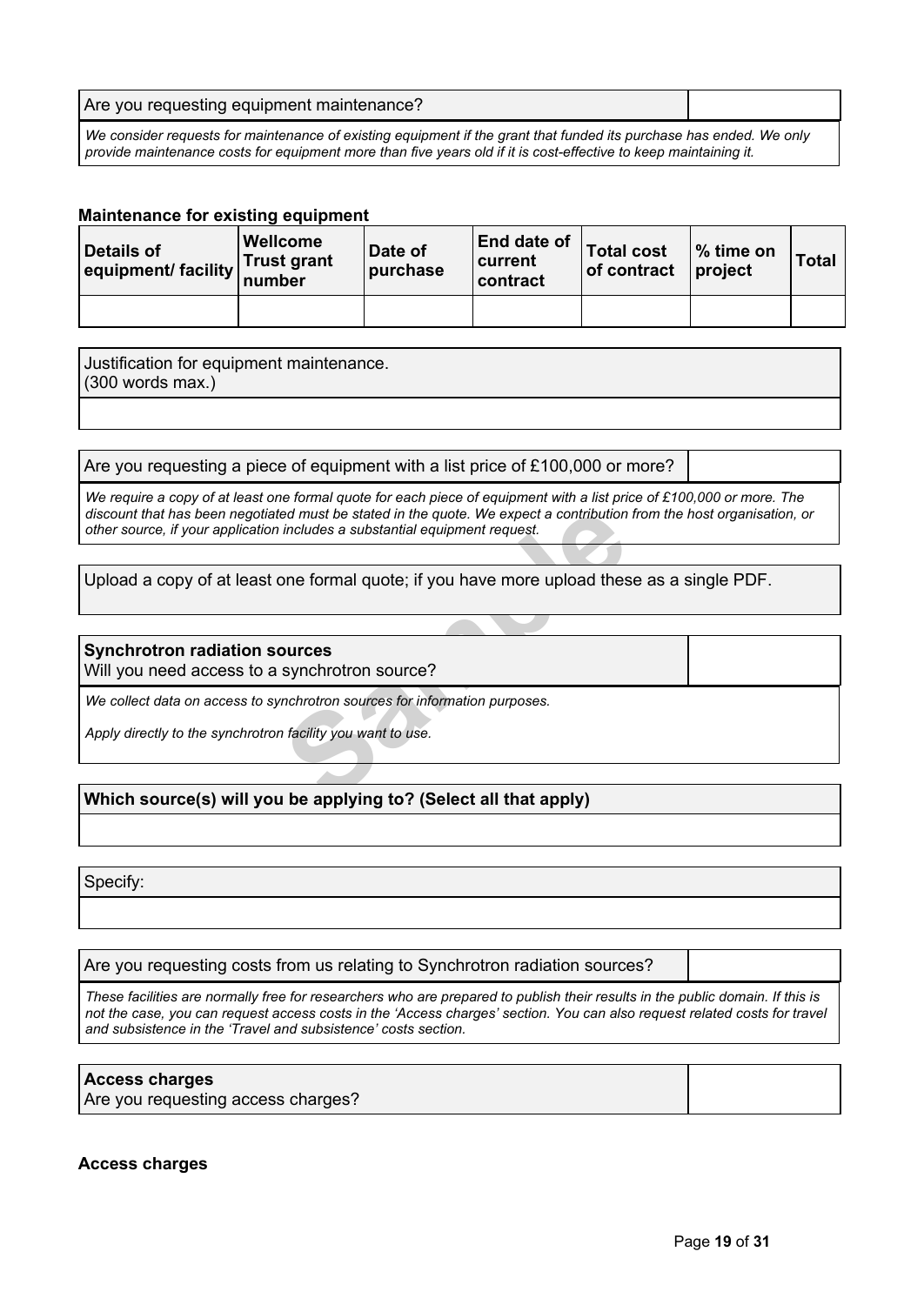| <b>Details of</b><br>equipment/<br>facility | Original<br>source of<br>funding | <b>Wellcome</b><br><b>Trust grant</b><br>number, if<br>applicable | <b>Standard</b><br>access<br>charge per<br>unit | <b>Specify</b><br>unit | No. of<br>units to be<br>used for<br>this<br>project | <b>Total</b> |
|---------------------------------------------|----------------------------------|-------------------------------------------------------------------|-------------------------------------------------|------------------------|------------------------------------------------------|--------------|
|                                             |                                  |                                                                   |                                                 |                        |                                                      |              |

Justification for access charges. (300 words max.)

## **Travel and subsistence**

#### Are you requesting travel and subsistence?

*Include here conference attendance, collaborative visits and other travel related to this grant separately. Where* necessary, state the host organisation. Enter the total carbon offset costs requested as a single line under travel and *subsistence. Find out more about our carbon offset for travel policy [here.](https://wellcome.org/funding/carbon-offset-policy-travel)*

#### *Conference attendance*

notice registration fees and carbon offsetting the travel, up to 0 a year for research staff. Specify the amount being requal offset costs.<br>
Samples of the amount of the most organisation and provide our can include the co The lead applicant and any research staff to be employed on the grant can request costs to attend academic/scientific conferences, including conference registration fees and carbon offsetting the travel, up to a maximum of £2,000 a year for the lead applicant and £1,000 a year for research staff. Specify the amount being requested per person and tell us *how you calculated any carbon offset costs.*

#### *Collaborative visits*

If you are requesting costs for collaborative visits, state the host organisation and provide a detailed breakdown of the travel and subsistence costs. You can include the cost of carbon offsetting the travel involved. Justify the need for each visit, its duration and your mode of transport separately, and tell us how you calculated any carbon offset costs.

#### *Other travel related to this grant*

You can request costs for other essential visits, for example for sample collection and trips to facilities. You can include the cost of carbon offsetting the travel involved. Justify the need for the visit, its duration and your mode of transport *separately, and tell us how you calculated any carbon offset costs.*

## **Travel and subsistence**

| <b>Description</b> |  |
|--------------------|--|
|                    |  |

Justification for travel and subsistence costs. (300 words max.)

## **Miscellaneous costs**

Are you requesting miscellaneous costs?

Provide a detailed breakdown of the miscellaneous costs requested. Enter costs that do not fall under any other category in this section. These may fall under specific subheadings (such as Overseas allowances and Overheads); where they *do not, select Other and type a description of the item.*

#### *Overheads*

Where overhead costs are allowed and you are including these in your application, provide a letter from the Finance Director of each organisation requesting these costs. The letter must provide a breakdown of the costs requested and *confirm that the request is a true representation of the costs incurred.*

#### *Working abroad*

If costs are requested for the applicant(s) and/or research staff to be employed on the grant to carry out any of the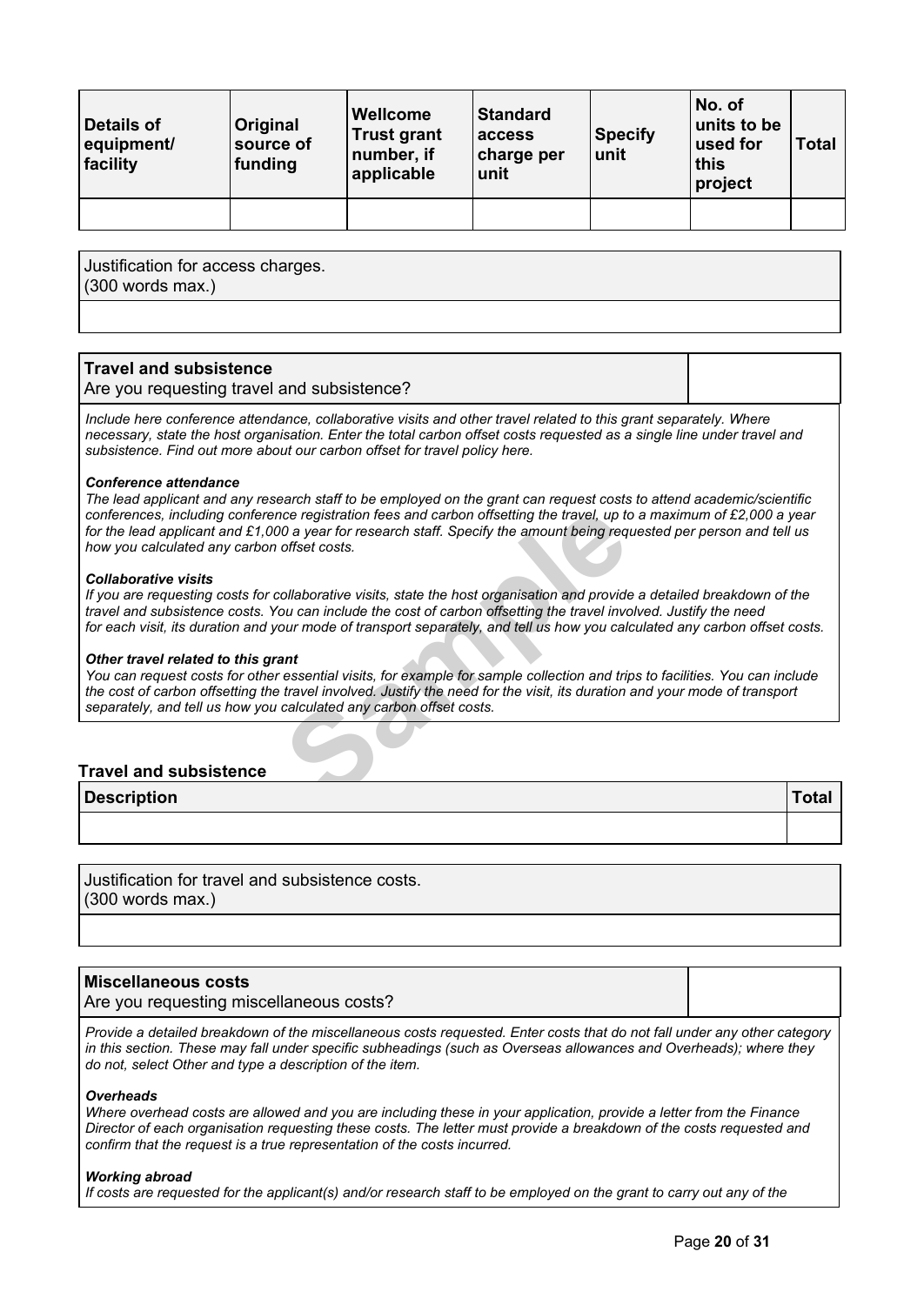*proposed research abroad, state the overseas host organisation, and detail the travel costs and other overseas allowances. Allowances should be itemised. Further guidance can be found on the scheme webpage.*

#### *Guidance specific to Investigator Awards in Science*

*International recruitment supplement - if you are requesting an international recruitment supplement (IRS), provide a* breakdown of the IRS costs. Do not include the contribution from your organisation For further information on the IRS. *please see the scheme webpage.*

#### *Guidance specific to Investigator Awards in Humanities and Social Science*

*Conferences, meetings, workshops - you can request funding for symposia/workshops to disseminate research results and findings.*

### **Miscellaneous - other**

| Type | Description | Tota. |
|------|-------------|-------|
|      |             |       |

Justification for miscellaneous costs. (300 words max.)

Are you requesting overheads under the miscellaneous costs heading?

**Example 3 and Set of the miscellaneous costs heading?**<br> **Sample 2 and Set of the set of the set of the set of the set of the set of the project**<br> **Sample 2 and Set of the set of the set of the set of the set of the costs** Upload a letter from the Finance Director of each organisation. If there is more than one letter, upload these as a single PDF.

Each letter must include:

- a full breakdown of costs requested (you can't ask for a percentage of the project costs)
- an explanation of why these costs are necessary for the project
- confirmation that the breakdown is a true representation of the costs incurred

Are you based at a UK university and requesting overheads on subcontracted costs?

Confirm that the university will not include these subcontracted costs in its annual return for the UK Charity Research Support Fund.

| Summary of costs requested |       |
|----------------------------|-------|
|                            | Total |
| Total                      |       |

| Summary of costs requested |       |  |
|----------------------------|-------|--|
|                            | Total |  |
| <b>Total</b>               |       |  |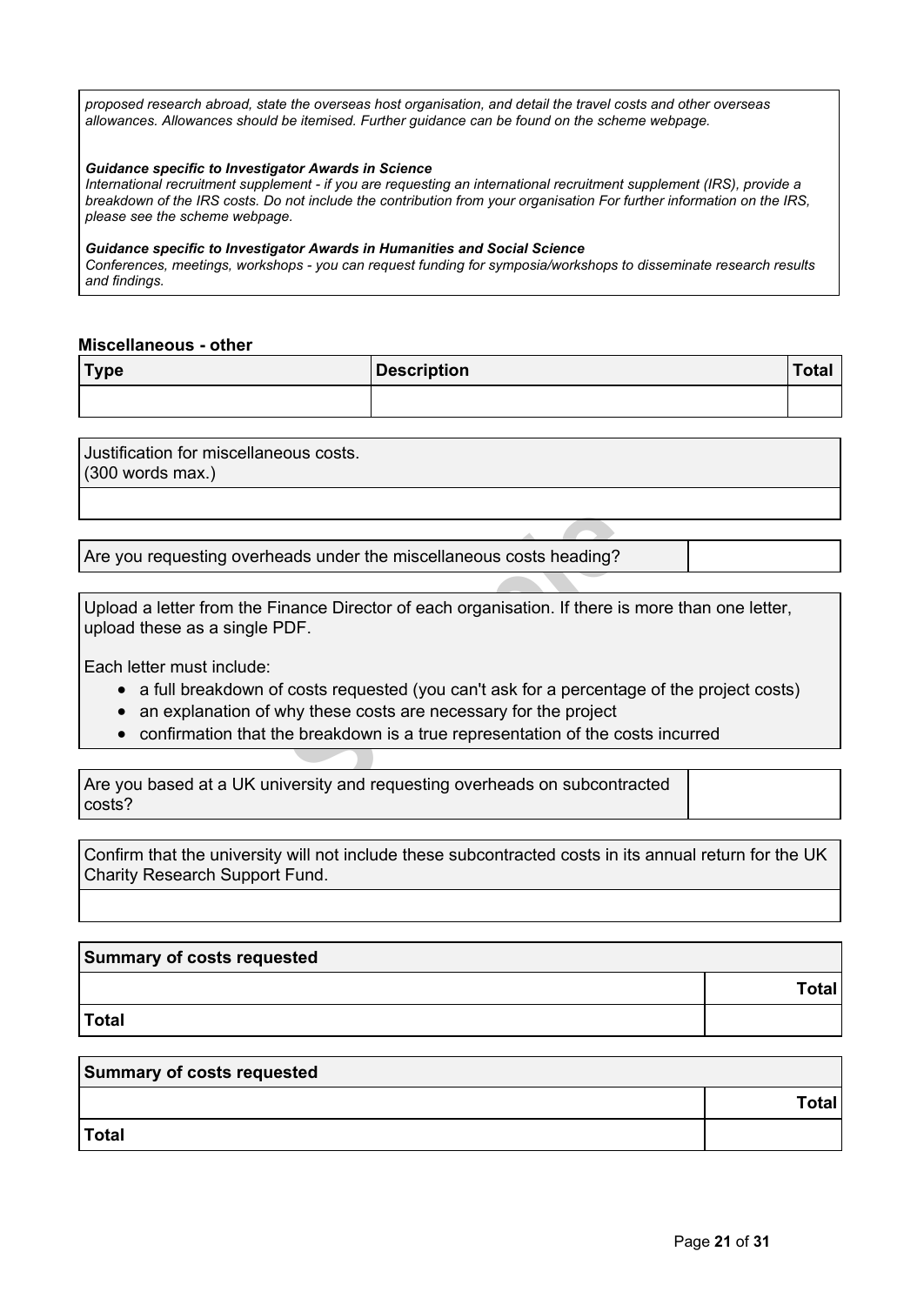# **Full economic costing**

Is your organisation based in the UK?

Is your organisation calculating the full economic cost of this proposal?

| What is the total full economic cost of your research proposal $(E)?$         |  |
|-------------------------------------------------------------------------------|--|
| Include inflation in your costs at the percentage rate currently used by your |  |
| administering organisation.                                                   |  |

# **Research involving human participants, human biological material and identifiable data**

Does your project involve human participants, human biological material, or identifiable/potentially identifiable data?

This information is intended to provide advice on how to complete these questions. It is not a comprehensive review of *the legal and regulatory environment in which your application is made.*

provide advice on how to complete these questions. It is ment in which your application is made.<br>
iization definition of research with human beings: "any so<br>
activity that entails systematic collection or analysis of da<br>
n *We use the World Health Organization definition of research with human beings: "any social science, biomedical,* behavioural, or epidemiological activity that entails systematic collection or analysis of data with the intent to generate *new knowledge, in which human beings:*

- *are exposed to manipulation, intervention, observation, or other interaction with investigators either directly or through alteration of their environment or*
- *become individually identifiable through investigator's collection, preparation, or use of biological material or medical or other records."*

Read our Research involving human participants policy for information on what we expect from the researchers and *organisations we fund.*

*You must have ethical approval for any research Wellcome funds that involves:*

- *human participants*
- *human biological samples*
- *personal data.*

The Data Protection Act 2018 defines personal data as any information relating to an identified or identifiable living *person. For example, a person who can be identified either:*

- *directly from that information*
	- *or*
- *indirectly by combining it with other available information.*

Any use of personal data or biological samples, relating to living or dead persons, must comply with all relevant *legislation where you are working.*

You must get approval from other regulatory bodies such as the Human Fertilisation and Embryology Authority (HFEA) or *the Gene Therapy Advisory Committee in the UK where necessary. Foe example, research involving human embryos may require a licence from the HFEA (see the HFEA [website](http://www.hfea.gov.uk/) for more information).*

If your proposal involves research on gene therapy which requires regulatory approval, you should apply for this from:

- *your Local Research Ethics Committee*
- *your University's Genetic Manipulation Committee*
- *the Gene Therapy Advisory Committee*
- *the Medicines and Healthcare products Regulatory Agency (MHRA).*

You must get ethical review in all countries where any part of the research is to take place. Read our [guidance](https://wellcome.org/grant-funding/guidance/research-involving-people-low-and-middle-income-countries) for *research involving people living in low- and [middle-income](https://wellcome.org/grant-funding/guidance/research-involving-people-low-and-middle-income-countries) countries.*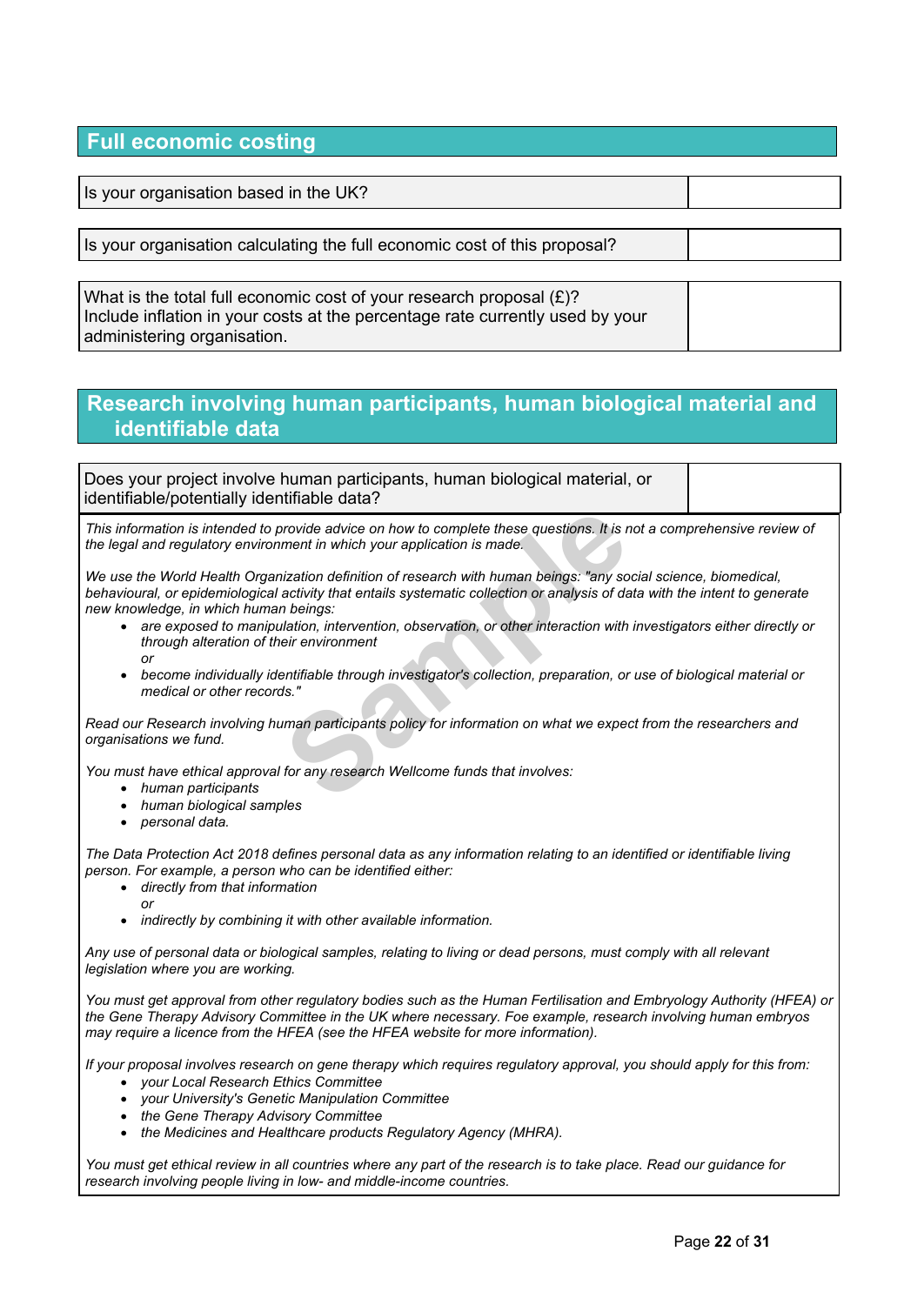You must have all the necessary relevant regulatory and ethical approval in place at all relevant times during the project. *These must be in place for every site where research will be carried out.*

Confirm that you have read our guidance on the feedback of [health-related](https://wellcome.org/grant-funding/guidance/research-involving-human-participants-policy) findings in research and that you are in the process of considering your approach to this.

Who has, or will, review the ethics of the project and when? Detail any other regulatory approvals you have obtained, or will seek.

We reserve the right to see relevant approval documents at any point during the grant and after it has ended. This is in accordance with our research involving human participants policy.

Do you propose to use facilities, staff or patients within the National Health Service (NHS) in the UK?

By agreeing to fund work which requires NHS support, Wellcome agrees to abide by the Statement of Partnership on *Non-commercial R&D in the NHS in England (and the corresponding statements in Northern Ireland, Scotland, and* Wales). You must therefore meet the obligations of the Partnership and may not carry out any research until the NHS *has given its consent.*

The Research Governance Framework for Health & Social Care, published by the Department of Health in England can *be downloaded from the Department of Health website [http://www.dh.gov.uk/health/category/research.](http://www.dh.gov.uk/health/category/research/) Wellcome cannot act as sponsor.*

ret the obligations of the Partnership and may not carry of<br>mework for Health & Social Care, published by the Department of Health website http://www.dh.gov.uk/health/cate<br>strength of Health website http://www.dh.gov.uk/he Have you completed a Schedule of Events Cost Attribution Tool? This must be signed off by an AcoRD specialist. Download a template SoECAT from the NIHR [website.](https://www.nihr.ac.uk/researchers/collaborations-services-and-support-for-your-research/run-your-study/excess-treatment-costs.htm) Read our guidance on why you need to complete a SoECAT.

Explain why you have been unable to complete a Schedule of Cost Attribution Tool. You can submit your SoECAT whilst we are reviewing your application but Wellcome cannot make a funding decision without it. If you do not have a signed off SoECAT form your research will not receive HRA approval (or equivalent). (100 words max.)

Do you need a formal sponsor for the project? For example, under the Medicines for Human Use (Clinical Trials) Regulations or the Research Governance Framework for Health and Social Care and equivalent guidance.

Which organisation(s) has/have agreed to fulfil this role? Wellcome cannot act as sponsor.

Confirm you have in place, or you will seek, appropriate informed consent to use any potentially commercially exploitable results from tissues or samples derived from human participants.

Please answer 'not applicable' if no potentially commercially exploitable results (based on human tissues or samples) will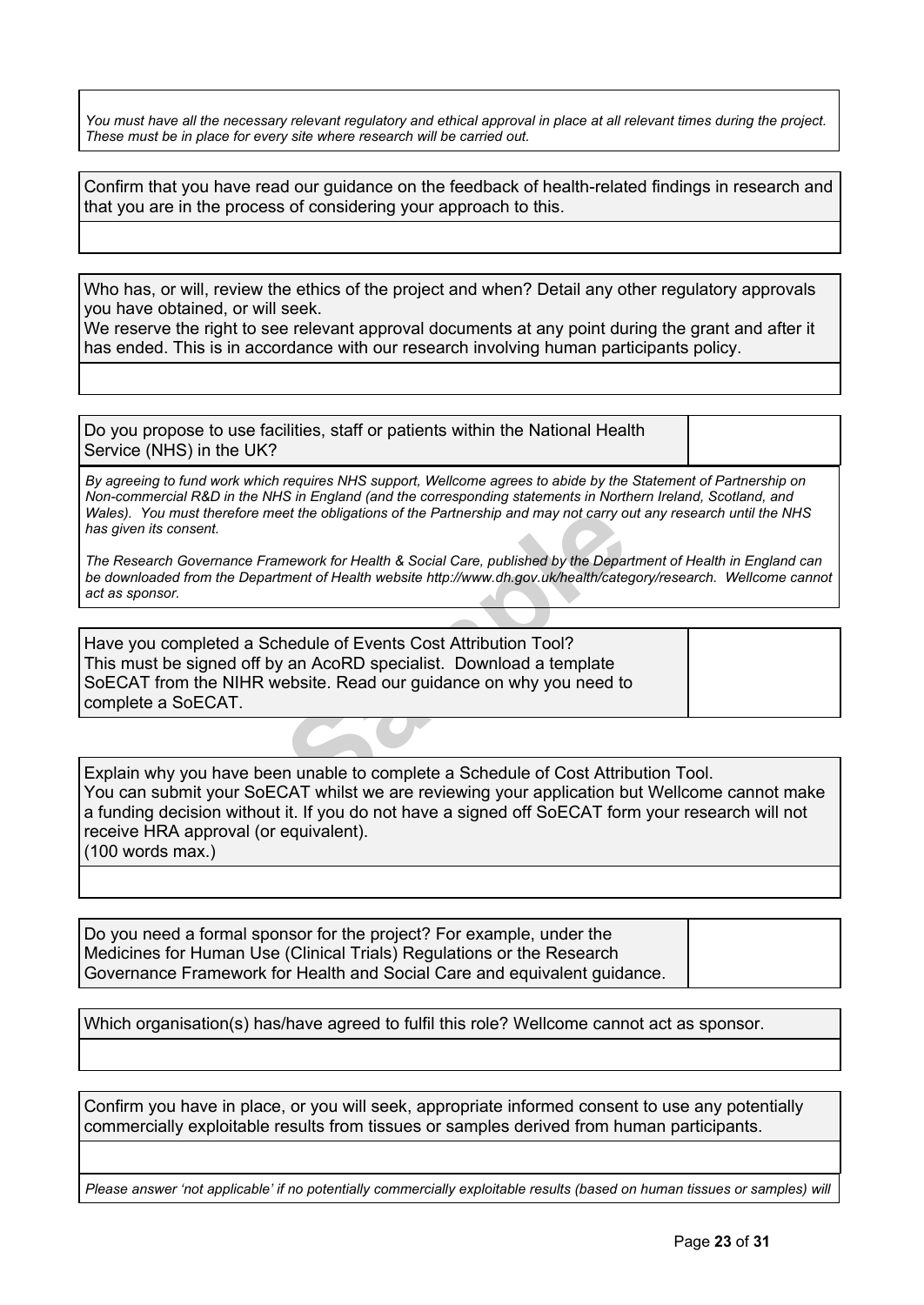*be produced during the course of the proposed research.*

Is the proposed clinical trial covered by The Medicines for Human Use (Clinical Trials) Regulations in the UK?

Under the Medicines for Human Use (Clinical Trials) Regulations 2004, applicants must identify a sponsor who fully understands the responsibilities and costs associated with assuming this role. This will usually be a university or NHS *Trust. Wellcome cannot act as sponsor.*

Confirm that the trial will be registered on one of the following:

- International Standard Randomised Controlled Trial Number Register (ISRCTN)
- ClinicalTrials.gov
- another register listed on the WHO International Clinical Trials Registry Platform (ICTRP).

Describe the oversight arrangements for the clinical trial (e.g. membership of Trial Steering Committee, Data Monitoring Board etc.)

# **Proposals involving animals**

**Sample 19 Separate School Separate School Separate School Separate School Separate School Separate School Separate School Separation School Separate School Separate School Separate School Separate School Separate School S** Select any of the following that apply to your proposed work: *(Proposal involves the use of animals, Proposal involves the use of animal tissue, Neither of the above)*

The following notes relating to 'Proposals involving animals' are intended to provide quidance and advice in completing the form, rather than a comprehensive review of the legal and regulatory environment in which the application is made.

Applicants must refer to the Wellcome Trust's policy on the use of animals in medical and veterinary research on our *website.*

In all animal experiments we support, the principles of reduction, replacement and refinement will apply. In all *experimental studies, applicants must actively consider:*

- *the complete replacement of live animals with tissues derived from either animals or humans;*
- *the possibilities of reducing the numbers of animals that need to be used;*
- *refining the experimental design in order to obtain the maximum amount of information from the minimum number of animals.*

Refined methods in animal research are those which alleviate or minimise any adverse effects for the animals involved, and/or enhance animal welfare. Refinements may be applied at any stage in the life of an animal. Thus, refinement *encompasses all aspects of a procedure, including:*

- *the source, transport, husbandry and environment of the animals involved;*
- *the experimental design (e.g. the choice of species and the group size employed);*
- *the techniques applied;*
- *the end points of the procedures; and*
- *care of the animals before, during and after a procedure.*

*For further information about the National Centre for the Replacement, Refinement and Reduction of Animals in Research (NC3Rs), please see [www.nc3rs.org.uk](http://www.nc3rs.org.uk/)*

#### *Monoclonal antibodies:*

The use of ascitic animals for monoclonal antibodies (mAb) production in vivo may only be proposed when in vitro attempts at mAb production have failed or the use of animals is considered justified for specific diagnostic or therapeutic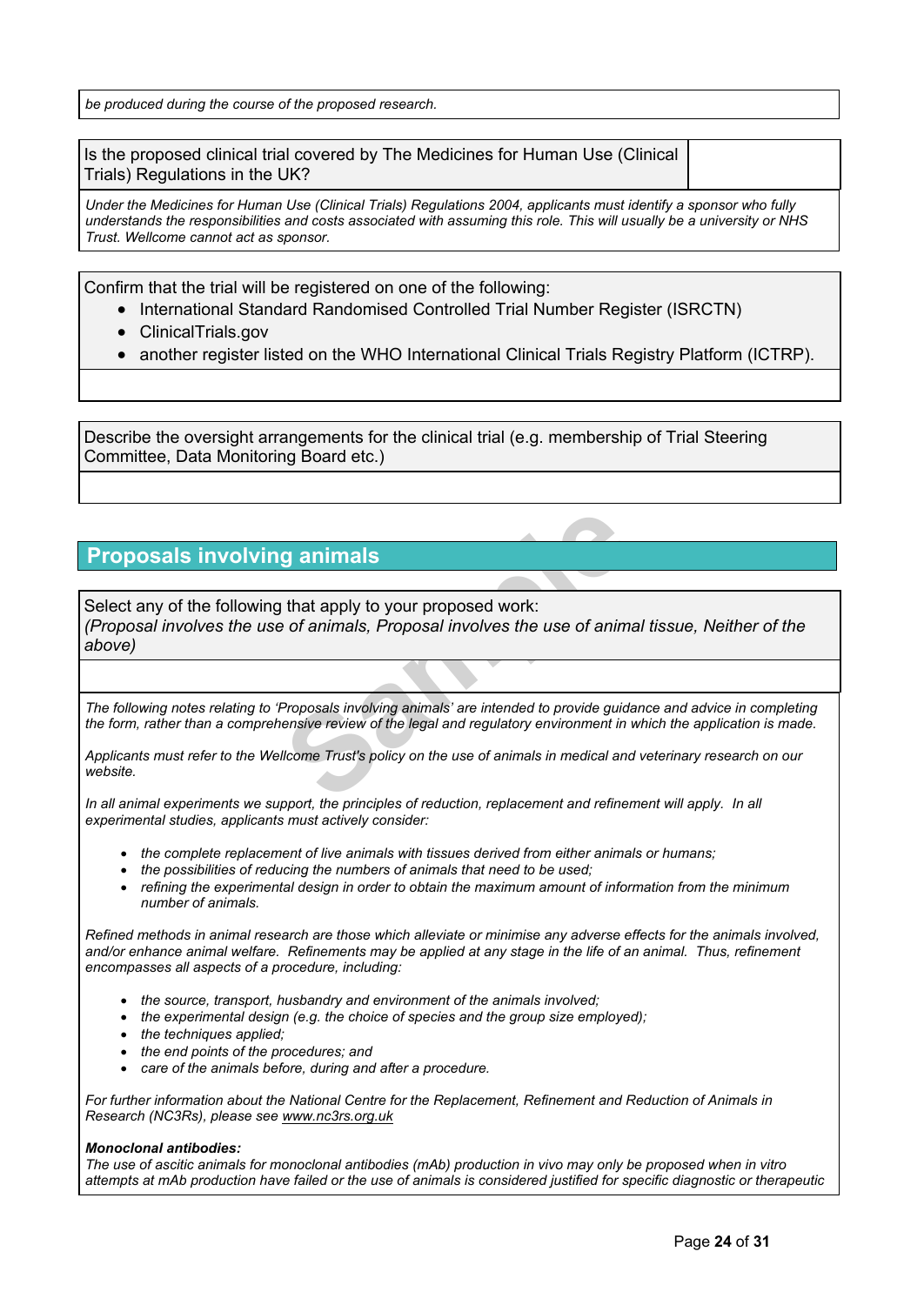products. You must give a full explanation if in vitro production methods are not considered to be suitable.

| Select any of the following species you will use:                             |  |
|-------------------------------------------------------------------------------|--|
| (Primate, Cat, Dog, Equidae, Pig, Genetically Altered Animals, Other animals) |  |

The NC3Rs will review all applications involving the use of primates, cats, dogs and equidae animals, or their tissue/data.

All proposed research projects involving genetically altered mice are expected to consider the principles of welfare *assessment set out on the NC3Rs [website](https://www.nc3rs.org.uk/generation-and-breeding-genetically-altered-mice).*

Select 'Add' to to enter the animal species and total numbers required (this may differ from the number to be purchased, maintained).

| <b>Animal species</b> | <b>Strain (if appropriate)</b> | Total number required to<br>carry out proposed work |
|-----------------------|--------------------------------|-----------------------------------------------------|
|                       |                                |                                                     |

permierital design, including any plans to reduct<br>te. You must include power calculations if appro<br>*So this question in the field provided (text entry format) or a*<br>*Suran answer, the uploaded document must be in 11 point* Provide a justification of the proposed sample size alongside details of the planned statistical analyses. Describe the experimental design, including any plans to reduce bias such as blinding or randomisation if appropriate. You must include power calculations if appropriate. (1,000 words max.)

You may provide your answer to this question in the field provided (text entry format) or as a PDF attachment (upload format). If you are uploading your answer, the uploaded document must be in 11 point Arial font and portrait format.

For each species, you must ensure that adequate experimental detail is provided to justify both the use and number of *animals. This should include:*

- *definition of unit of analysis (i.e. N referring to animal or sample number);*
- *means of avoidance of bias (e.g. blinding or randomisation);*
- *statistical analysis to be used and explanation of how sample and/or group size was derived;*
- *where repeated measures are used, the number of time points;*
- *an indication of number of replications of each experiment to mitigate spurious non-replicable results.*

You may include tables and figures in this section to help justify animal numbers. You can find additional guidance on *designing animal experiments through the NC3Rs Experimental Design Assistant: [https://www.nc3rs.org.uk/experimental-design-assistant-eda](http://www.nc3rs.org.uk/experimental-design-assistant-eda)*

(1000 words max.)

Why are the species to be used the most appropriate? (250 words max.)

It is particularly important to justify the species when an animal is being used as a model for a human physiological or *pathological condition.*

Does your proposal include procedures to be carried out on animals in the UK which require a Home Office licence? Your organisation must ensure that research involving the use of animals complies at all times with UK laws and regulations.

Is there a current Home Office Personal Project Licence (PPL) that authorizes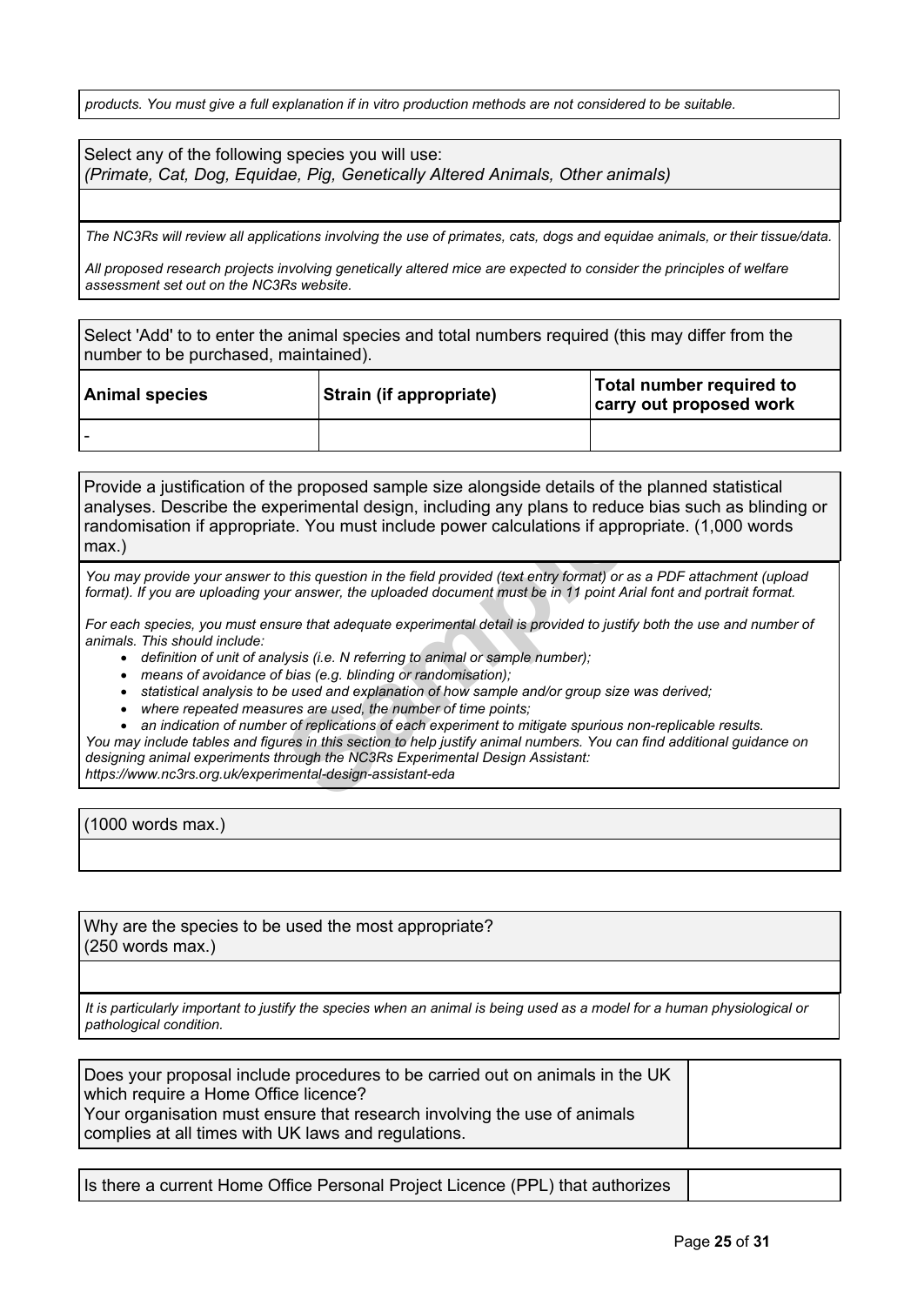Provide the name of the licence holder and the PPL number.

Detail your plans and timelines for acquiring the appropriate licence.

If your proposal involves the use of animals, what would be the severity of the procedures? You can find guidance on assessing the severity of a procedure on the Home Office [website.](http://www.homeoffice.gov.uk/science-research/animal-research/)

Provide details of any moderate, severe or non-recovery procedures (250 words max.)

Does your proposal involve the use of animals or animal tissue outside the UK?

e the use of animals or animal tissue outside the unimal work outside of the UK will comply with<br>d outside the UK must, as a minimum standard<br>ples of UK law and regulation.<br>fee wary from country to country. If experiments Confirm that the proposed animal work outside of the UK will comply with the principles of UK law. Animal research conducted outside the UK must, as a minimum standard, be carried out in accordance with the principles of UK law and regulation.

Law and regulatory standards often vary from country to country. If experiments are to be carried out on animals outside the UK, the experiments proposed must be performed to standards which accord with the principles of UK legislation. Furthermore, the housing and care of animals must similarly accord with the standards and principles of UK legislation.

*You should refer to NC3Rs guidance on carrying out work abroad and choosing contractors: [https://www.nc3rs.org.uk/news/choosing-contractors-animal-research](http://www.nc3rs.org.uk/news/choosing-contractors-animal-research)*

Why is animal use necessary: are there any other procedures of less severity that could be used? (250 words max.)

### **Non-human primates**

If you are exclusively using already generated tissue or data in the proposed experiments answer all relevant questions as thoroughly as possible, in particular the questions relating to housing and procedures. If a question is not relevant you can answer 'N/A', but we may request additional information if necessary for assessment.

| Do the facilities and practices, and the proposed research comply with the<br>principles set out in the 'National Centre for the Replacement, Refinement and |  |
|--------------------------------------------------------------------------------------------------------------------------------------------------------------|--|
| Reduction of Animals in Research (NC3Rs) Guidelines: Primate<br>accommodation, care and use'?                                                                |  |
|                                                                                                                                                              |  |

Explain why not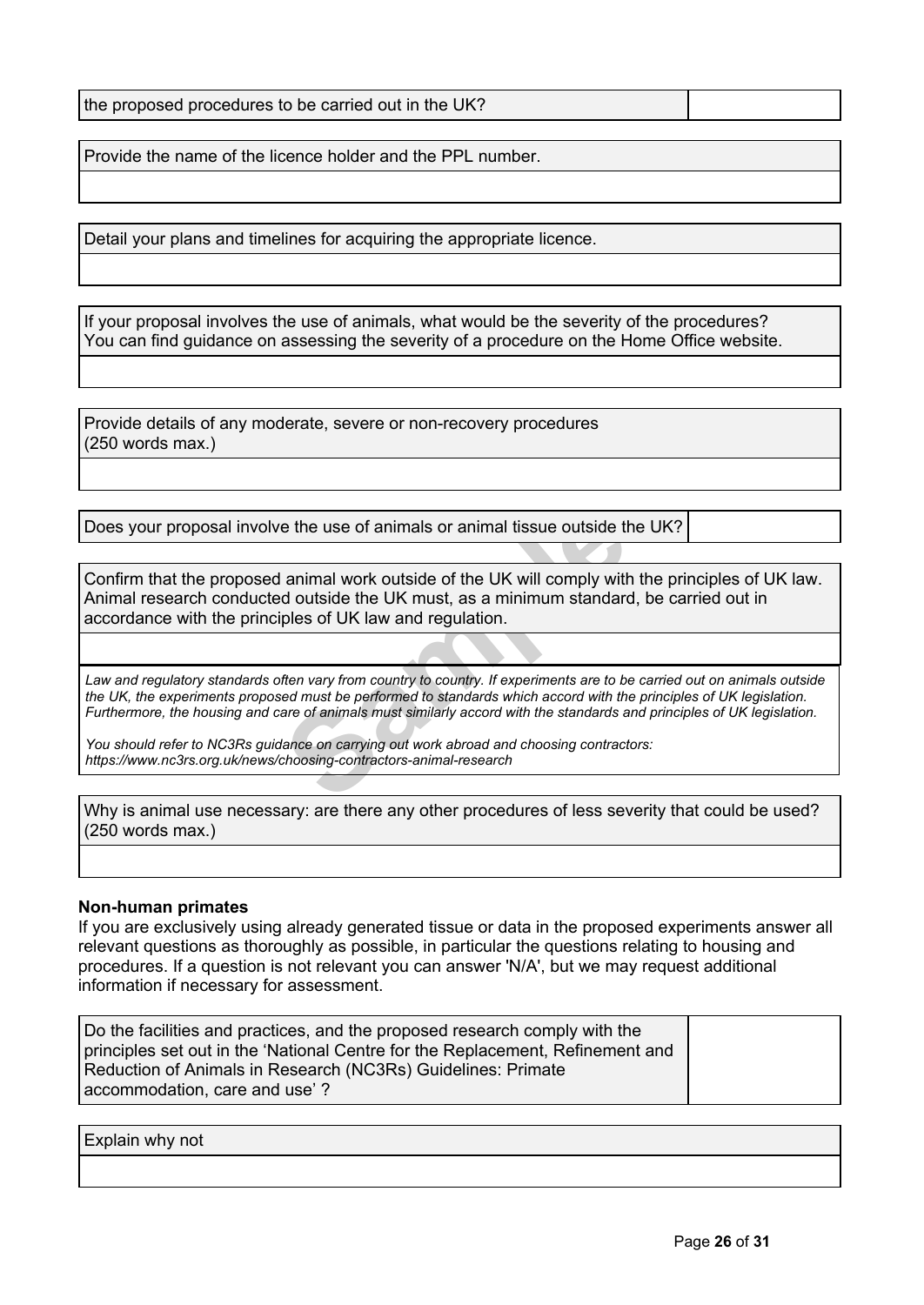Will it be necessary to transport the non-human primates (i.e. from breeding facility and within the host organisation environment)?

Indicate approximate journey times and the measures that will be taken to minimise the potential stress during transport.

Provide details of the housing for the animals, e.g. enclosure size, environmental enrichment.

*See the NC3Rs guidance on animal housing and [husbandry](http://www.nc3rs.org.uk/3rs-resources/housing-and-husbandry) for further details.*

Will single housing of the non-human primates be necessary at any time?

Provide a justification for single housing, its duration, and explain what additional resources you will provide to the animals to minimise the impact on animal welfare.

I procedures involved and how any pain, suffer<br>ave the procedures been recently reviewed by<br>nimal Care and Welfare Officer (NACWO) and<br>ERB)?<br>al procedures involve food and/or water restric<br>ary and outline what alternatives Describe the experimental procedures involved and how any pain, suffering, distress and/or lasting harm will be minimised. Have the procedures been recently reviewed by the Named Veterinary Surgeon (NVS), Named Animal Care and Welfare Officer (NACWO) and Animal Welfare and Ethical Review Body (AWERB)?

Will any of the experimental procedures involve food and/or water restriction?

Justify why this is necessary and outline what alternatives have been considered.

Will any of the experimental procedures involve restraint?

What alternatives have been considered? Describe the nature of the restraint, its duration and frequency, and what will be done to avoid distress.

What prior experience and training in non-human primate use, care and welfare will you require of the staff named in the application? What provision are you making for continuing professional development in these areas?

Will any of the staff involved require specific training for any of the procedures concerned?

Provide details of the training needed and where it will be undertaken.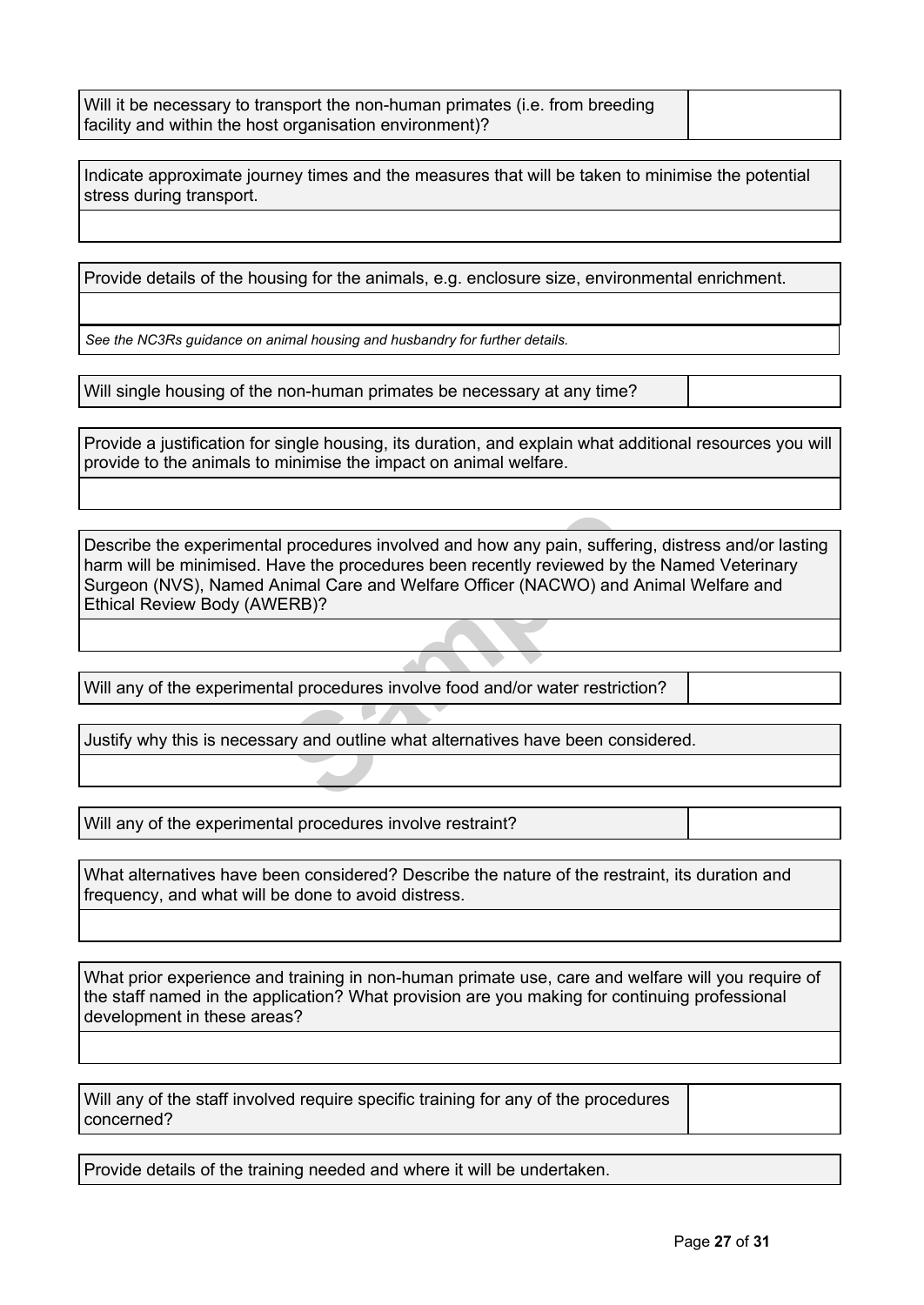## **Cats, Dogs, Equidae and Pigs**

If you are exclusively using already generated tissue or data in the proposed experiments please answer all relevant questions as thoroughly as possible, in particular the questions relating to housing and procedures. If a question is not relevant you can answer 'N/A', but we may request additional information if necessary for assessment.

| From where will the animals be sourced?        |  |
|------------------------------------------------|--|
|                                                |  |
|                                                |  |
| Will it be necessary to transport the animals? |  |
|                                                |  |

Indicate approximate journey times and the measures that will be taken to minimise the potential stress during transport.

Are animals to be imported?

d?<br> **Sample of the animals at the breeding establishment and animised.**<br> **Sample of the animals, e.g. enclosure size, environd and analytically and husbandry for further details: htt**<br> **Sample on animal housing and husband** Where animals are to be imported, what journey times have been agreed with the Home Office? Describe the conditions for the animals at the breeding establishment and how the potential stress during transport will be minimised.

Provide details of the housing for the animals, e.g. enclosure size, environmental enrichment.

*Please see the NC3Rs guidance on animal housing and husbandry for further details: [https://www.nc3rs.org.uk/3rs](http://www.nc3rs.org.uk/3rs-resources/housing-and-husbandry)[resources/housing-and-husbandry](http://www.nc3rs.org.uk/3rs-resources/housing-and-husbandry)*

Will single housing of the animals be necessary at any time?

Provide a justification for single housing, its duration, and explain what additional resources you will provide to the animals to minimise the impact on animal welfare.

Describe the experimental procedures involved and how you will minimise any pain, suffering, distress and/or lasting harm. Have the procedures been recently reviewed by the Named Veterinary Surgeon (NVS), Named Animal Care and Welfare Officer (NACWO) and Animal Welfare and Ethical Review Body (AWERB)?

What adverse effects might the animals experience? List the clinical and other signs that will be monitored, the frequency of monitoring and, where relevant, the humane endpoint criteria established for the study.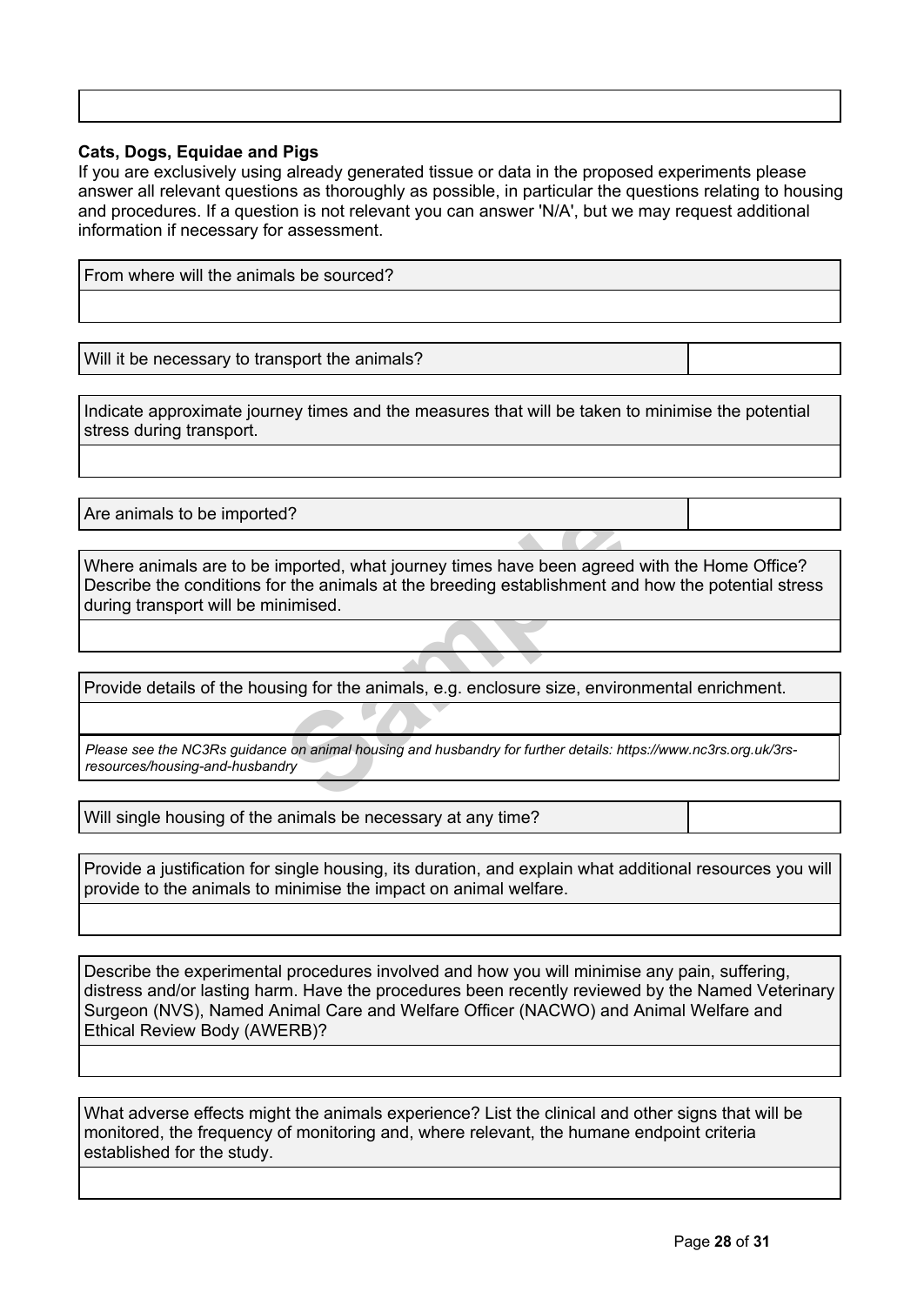| Will any of the experimental procedures involve restraint? |  |
|------------------------------------------------------------|--|
|------------------------------------------------------------|--|

What alternatives have been considered? Describe the nature of the restraint, its duration and frequency, and what will be done to avoid distress.

What prior experience and training in animal use, care and welfare will you require of the staff named in the application? What provision are you making for continuing professional development in these areas?

Will any of the staff involved require specific training for any of the procedures concerned?

Provide details of the training needed and where it will be undertaken.

# **Risks of research misuse**

Confirm that you have considered whether your proposed research could generate outcomes that could be misused for harmful purposes.

**Sample 19 All that is a model in the set of the set of the set of the set of the set of the set of the research could be misused for harmful purposes.<br>The same of the research could be misused for harmful purp<br>humans, ani** Wellcome encourages applicants and their host organisations to consider carefully any risks that the potential outcomes (information, products or technologies) of the research could be misused for harmful purposes. These include actions *that pose a significant threat to humans, animals, plants or the environment - including terrorist misuse.*

Examples of possible research areas that are associated with dual-use risks of this type, include (but are not restricted *to) research that aims to:*

- *demonstrate how to render a vaccine ineffective;*
- *confer resistance to a therapeutically useful antibiotic or antiviral agent;*
- *enhance the virulence of a pathogen or renders a non-pathogen virulent;*
- *increase the transmissibility or alter the host range of a pathogen;*
- *enable the evasion of diagnostic and detection methods;*
- *enable the weaponisation of a biological agent or toxin;*
- *generate or reconstitute an eradicated or extinct agent or toxin.*

Have you identified any tangible risks of this type?

Briefly describe these risks and explain how you and your organisation will manage them. (250 words max.)

Where you judge there are tangible (real and non-hypothetical) risks that the proposed research will itself generate outcomes that could be misused to cause harm, you (and your fellow researchers and host organisations) must take appropriate steps to monitor the research as it proceeds and minimise these risks. Risk mitigation could include establishing a process to review dual use risks on an on-going basis through the project and to gain independent expert advice as appropriate. You must also ensure that all members of your team are aware of these risks in progressing their *research, and receive appropriate education and training on these issues.*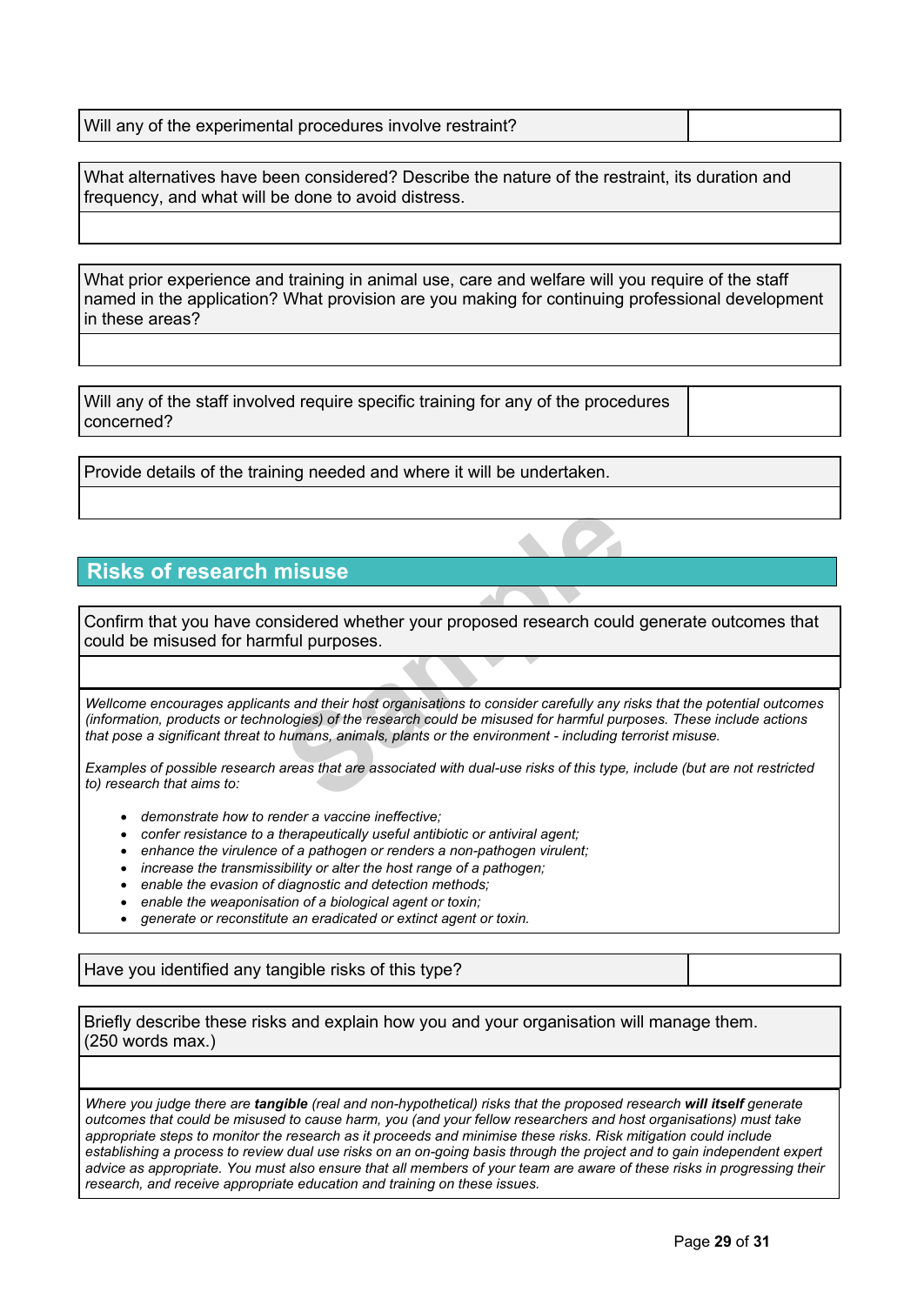The identification of tangible risks in a research project should be clearly balanced against the benefits and value that is to be gained for health, science and society. We recognise that most research could conceivably generate results that might hypothetically be misused at some point in the future, and we are not asking applicants to appraise these kinds of *remote and hypothetical risks.*

Refer to the joint BBSRC, MRC and Wellcome policy and position statement on [managing](https://wellcome.org/funding/managing-grant/managing-risks-research-misuse) risks of research misuse, and *our guidelines on good [research](https://wellcome.org/funding/managing-grant/policy-good-research-practice) practice.*

# **Freedom to operate/conflicts of interest**

**Describe any freedom to operate or other intellectual property related issues that might affect your ability to carry out the proposed research and/or to use, share or commercialise the research outputs. Explain how you will address these.**

In particular, consider the following:

- Will your research use technology, software, databases, materials or patented inventions that are owned or controlled by others and which you do **not** already have written permission to use?
- ty, be subject to agreements with commercial,<br>
s includes arrangements with collaborators nare<br>
Conditions at www.wellcome.org/funding/managing-grant<br>
pertinent to your grant proposal, including proprietary inter<br>
pertinen Will the ownership, use, commercialisation and/or sharing of research outputs with the wider research community, be subject to agreements with commercial, academic or other organisations? This includes arrangements with collaborators named in this application. (250 words max.)

*Refer to Clause 8 of our Grant Conditions at [www.wellcome.org/funding/managing-grant/grant-conditions.](http://www.wellcome.ac.uk/funding/managing-grant/grant-conditions)*

Disclose all relevant information pertinent to your grant proposal, including proprietary information where appropriate, to provide the most comprehensive picture of how any commercial/IP matters may affect the delivery of your proposed *research and the subsequent use, commercialisation and/or sharing of your research outputs.*

If you are satisfied that there are no issues, enter N/A. If you have fully addressed such issues in your outputs management plan under the question on "Outputs management and sharing", then you may refer to that answer.

**Describe any conflicts of interest which might affect your ability to carry out the proposed research and/or to share or commercialise the research outputs. Explain how you and your organisation will manage these and how you will comply with your organisation's requirements in relation to conflicts of interest.**

In particular, consider the following: Does anyone involved in your project hold any consultancies, advisory roles, or equities in, or directorships of, companies or other organisations that might have an interest in the results of your proposed research?

Confirm in each case whether the conflict has been disclosed to your organisation. (250 words max.)

*Refer to our policy on conflicts of interest related to Wellcome-funded researchers and commercial organisations: [www.wellcome.org/funding/managing-grant/policy-relationships-between-trust-funded-researchers-and-commercial](http://www.wellcome.ac.uk/funding/managing-grant/policy-relationships-between-trust-funded-researchers-and-commercial-organisations)[organisations](http://www.wellcome.ac.uk/funding/managing-grant/policy-relationships-between-trust-funded-researchers-and-commercial-organisations).*

*If you are satisfied that there are no issues, enter N/A.*

# **Carbon offset for travel**